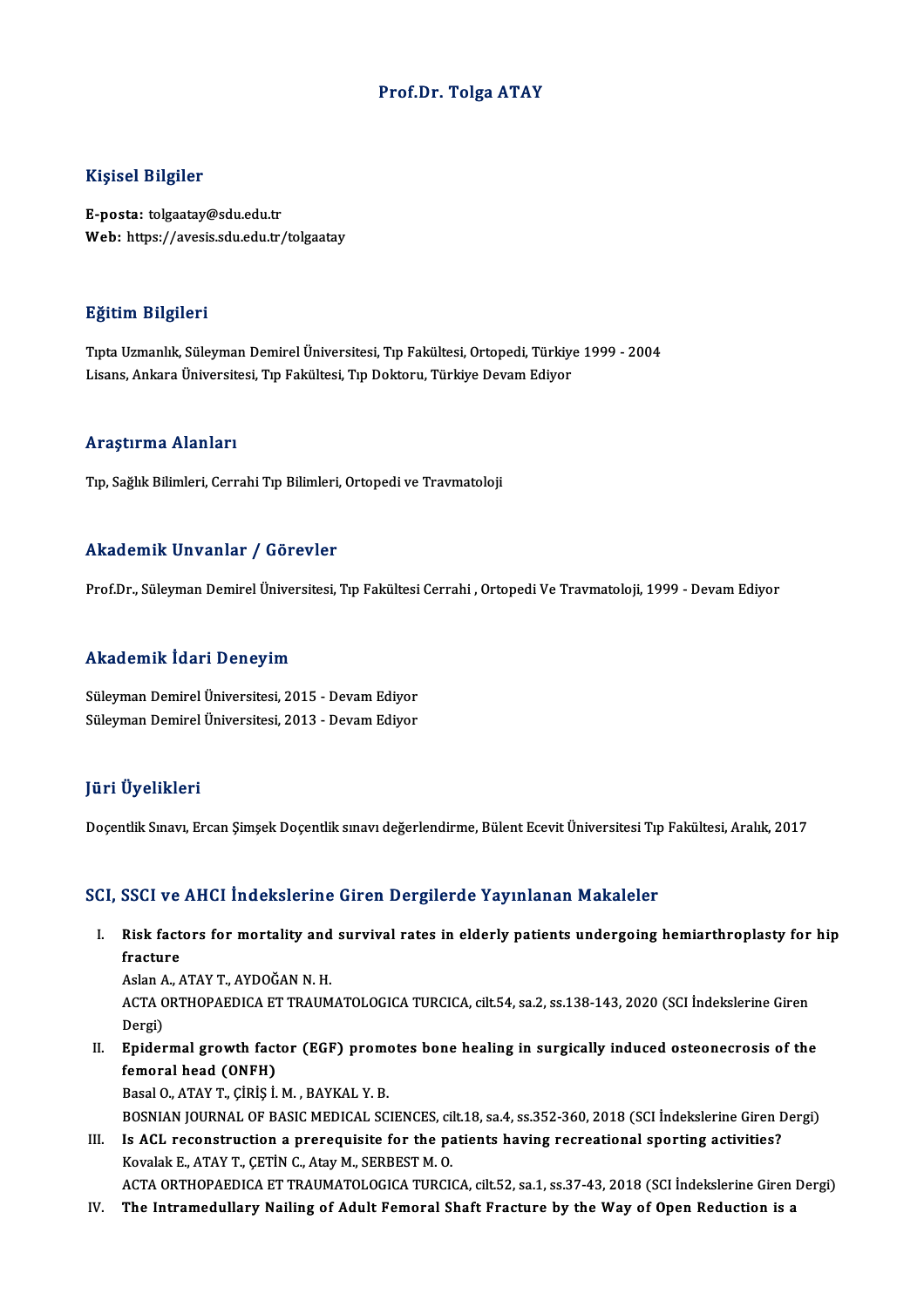### Disadvantage or Not?

Burc H., ATAY T., Demirci D., BAYKAL Y. B., KIRDEMİR V., Yorgancigil H. Disadvantage or Not?<br>Burc H., ATAY T., Demirci D., BAYKAL Y. B. , KIRDEMİR V., Yorgancigil H.<br>INDIAN JOURNAL OF SURGERY, cilt.77, 2015 (SCI İndekslerine Giren Dergi)<br>The Brevylange of Brasthesis Hee with the Effects on Bod

## Burc H., ATAY T., Demirci D., BAYKAL Y. B. , KIRDEMİR V., Yorgancigil H.<br>INDIAN JOURNAL OF SURGERY, cilt.77, 2015 (SCI İndekslerine Giren Dergi)<br>V. The Prevalence of Prosthesis Use with the Effects on Body Image, Depre INDIAN JOURNAL OF SURGERY, cilt.77, 2015 (<br>The Prevalence of Prosthesis Use with the<br>Esteem in Lower-Extremity Amputations The Prevalence of Prosthes<br>Esteem in Lower-Extremity<br>ATAY İ.M., Turgay O., ATAY T.<br>TURKIVE EIZIKSEL TIR VE REL Esteem in Lower-Extremity Amputations<br>ATAY İ. M. , Turgay O., ATAY T.<br>TURKIYE FIZIKSEL TIP VE REHABILITASYON DERGISI-TURKISH JOURNAL OF PHYSICAL MEDICINE AND<br>REHABILITATION silt 60 sə 3 sə 194 197 2014 (SCLİndekslərinə Gir ATAY İ. M. , Turgay O., ATAY T.<br>TURKIYE FIZIKSEL TIP VE REHABILITASYON DERGISI-TURKISH JOURNAL OF PI<br>REHABILITATION, cilt.60, sa.3, ss.184-187, 2014 (SCI İndekslerine Giren Dergi)<br>Is Scintigraphy a Guideline Method in Dete

## REHABILITATION, cilt.60, sa.3, ss.184-187, 2014 (SCI Indekslerine Giren Dergi)<br>VI. Is Scintigraphy a Guideline Method in Determining Amputation Levels in Diabetic Foot? REHABILITATION, cilt.60, sa.3, ss.184-187, 2014 (SCI İndekslerine C<br>Is Scintigraphy a Guideline Method in Determining Amputat<br>BAYKAL Y. B., Yaman E., Burc H., Yorgancigil H., ATAY T., YILDIZ M.<br>JOUPMAL OF THE AMERICAN PODI JOURNAL OF THE AMERICAN PODIATRIC MEDICAL ASSOCIATION, cilt.104, sa.3, ss.227-232, 2014 (SCI İndekslerine<br>Giren Dergi) BAYKAL Y. B.<br>JOURNAL OF<br>Giren Dergi)<br>Influence of

- VII. Influence of 1800 MHz GSM-like Electromagnetic Radiation Exposure on Fracture Healing Giren Dergi)<br>Influence of 1800 MHz GSM-like Electromagnetic Radiation Exposure on Fracture I<br>ASLAN A., KIRDEMİR V., Kocak A., ATAY T., BAYDAR M. L. , Ozerdemoglu R. A. , AYDOĞAN N. H.<br>ARCHIVES OF MEDICAL PESEARCH gilt 45, Influence of 1800 MHz GSM-like Electromagnetic Radiation Exposure on Fracture Hea<br>ASLAN A., KIRDEMİR V., Kocak A., ATAY T., BAYDAR M. L. , Ozerdemoglu R. A. , AYDOĞAN N. H.<br>ARCHIVES OF MEDICAL RESEARCH, cilt.45, sa.2, ss.1 ASLAN A., KIRDEMİR V., Kocak A., ATAY T., BAYDAR M. L., Ozero<br>ARCHIVES OF MEDICAL RESEARCH, cilt.45, sa.2, ss.125-131, 201<br>VIII. Results of Vacuum Assisted Wound Closure Application<br>ATAY T. BURC H. BAYKAL Y. B., KIRDEMİR V
- ARCHIVES OF MEDICAL RESEARCH, cilt.45, sa.2, ss.125-131, 2014 (SCI İndekslerine Giren Dergi)<br>Results of Vacuum Assisted Wound Closure Application<br>ATAY T., BURÇ H., BAYKAL Y. B. , KIRDEMİR V. INDIANJOURNALOF SURGERY, cilt.75, sa.4, ss.302-305,2013 (SCI İndekslerineGirenDergi) ATAY T., BURÇ H., BAYKAL Y. B. , KIRDEMİR V.<br>INDIAN JOURNAL OF SURGERY, cilt.75, sa.4, ss.302-305, 2013 (SCI İndekslerine Giren Dergi)<br>IX. Effect of 900 MHz electromagnetic fields emitted from cellular phones on fracture h
- INDIAN JOURNAL OF SURGERY<br>Effect of 900 MHz electrom<br>experimental study on rats Effect of 900 MHz electromagnetic fields emitted from cellular phone<br>experimental study on rats<br>Aslan A., ATAY T., Gulle K., KIRDEMİR V., Ozden A., ÇÖMLEKÇİ S., Aydogan N. H.<br>ACTA OPTHOPAEDICA ET TRAJIMATOLOCICA TURCICA. c

experimental study on rats<br>Aslan A., ATAY T., Gulle K., KIRDEMİR V., Ozden A., ÇÖMLEKÇİ S., Aydogan N. H.<br>ACTA ORTHOPAEDICA ET TRAUMATOLOGICA TURCICA, cilt.47, sa.4, ss.273-280, 2013 (SCI İndekslerine Giren<br>Dergi) Aslan A., ATAY T., Gulle K., KIRDEMİR V., Ozden A., ÇÖMLEKÇİ S., Aydogan N. H. ACTA ORTHOPAEDICA ET TRAUMATOLOGICA TURCICA, cilt.47, sa.4, ss.273-280, 2013 (SCI Indekslerine Giren<br>Dergi)<br>X. Is procalcitonin a more sensitive parameter than other acute phase reactants for early infection in<br>arthroplast

Dergi)<br>Is procalciton<br>arthroplasty?<br><sup>Ormoric A</sup> <sup>Bure</sup> Is procalcitonin a more sensitive parameter than ot<br>arthroplasty?<br>Ozmeric A., Burc H., Aydogan N. H. , BAYKAL Y. B. , ATAY T.<br>TURKISH JOURNAL OF RIOCHEMISTRY TURK RIVOKIMYA I

arthroplasty?<br>Ozmeric A., Burc H., Aydogan N. H. , BAYKAL Y. B. , ATAY T.<br>TURKISH JOURNAL OF BIOCHEMISTRY-TURK BIYOKIMYA DERGISI, cilt.38, sa.3, ss.337-344, 2013 (SCI İndekslerine<br>Giren Dergi) Ozmeric A., Burc H., Aydogan N. H., BAYKAL Y. B., ATAY T. TURKISH JOURNAL OF BIOCHEMISTRY-TURK BIYOKIMYA DERGISI, cilt.38, sa.3, ss.337-344, 2013 (SCI İndeksle:<br>Giren Dergi)<br>XI. The Efficacy of Intra-Articular Injection of Hyaluronic Acid With Supplemental Peroral Vitamin E<br>Follo

Giren Dergi)<br>The Efficacy of Intra-Articular Injection of Hyaluronic Acid With Supplemental Peroral Vitam<br>Following Arthroscopic Debridement in the Treatment of Knee Osteoarthritis: A Prospective,<br>Pendemiged, Centrelled St The Efficacy of Intra-Articular<br>Following Arthroscopic Debrid<br>Randomized, Controlled Study<br>ASLANA, EURDEMIR V. ATAVT, P Following Arthroscopic Debridement in the Treatment of Knee Oste<br>Randomized, Controlled Study<br>ASLAN A., KIRDEMİR V., ATAY T., BAYKAL Y. B. , AYTEKİN O., AYDOĞAN F. C.<br>TURKIYE EIZIKSEL TIR VE REHARU ITASYON DERGISI TURKISH

Randomized, Controlled Study<br>ASLAN A., KIRDEMİR V., ATAY T., BAYKAL Y. B. , AYTEKİN O., AYDOĞAN F. C.<br>TURKIYE FIZIKSEL TIP VE REHABILITASYON DERGISI-TURKISH JOURNAL OF PHYSICAL MEDICINE AND<br>REHABILITATION, cilt.58, sa.3, s ASLAN A., KIRDEMİR V., ATAY T., BAYKAL Y. B. , AYTEKİN O., AYDOĞAN F. C.<br>TURKIYE FIZIKSEL TIP VE REHABILITASYON DERGISI-TURKISH JOURNAL OF PI<br>REHABILITATION, cilt.58, sa.3, ss.199-203, 2012 (SCI İndekslerine Giren Dergi)<br>P TURKIYE FIZIKSEL TIP VE REHABILITASYON DERGISI-TURKISH JOURNAL OF PHYSICAL MEDICINE AND<br>REHABILITATION, cilt.58, sa.3, ss.199-203, 2012 (SCI İndekslerine Giren Dergi)<br>XII. PREVALENCE OF DELIRIUM, RISK FACTORS AND COGNITIVE

# REHABILITATION, cilt.58, sa.3, ss.199-203, 2012 (SCI İndeksle<br>PREVALENCE OF DELIRIUM, RISK FACTORS AND COGN<br>PATIENTS WITH GENERAL AND SPINAL, ANESTHESIA PREVALENCE OF DELIRIUM, RISK<br>PATIENTS WITH GENERAL AND S<br>ATAY İ.M., Aslan A., ATAY T., Burc H.<br>TIBYISH JOUBNAL OF CERLATRICS T

PATIENTS WITH GENERAL AND SPINAL, ANESTHESIA<br>ATAY İ. M. , Aslan A., ATAY T., Burc H.<br>TURKISH JOURNAL OF GERIATRICS-TURK GERIATRI DERGISI, cilt.15, sa.3, ss.273-278, 2012 (SCI İndekslerine<br>Ciron Dergi) ATAY İ. M. , A<br>TURKISH JOU<br>Giren Dergi)<br>PECIONAL TURKISH JOURNAL OF GERIATRICS-TURK GERIATRI DERGISI, cilt.15, sa.3, s<br>Giren Dergi)<br>XIII. REGIONAL ANESTHESIA FOR PARKINSON DISEASE: CASE REPORT<br>ALKAYA SOLMAZE, KIRDEMIR R. 4TAY T

Giren Dergi)<br>REGIONAL ANESTHESIA FOR PARKINS<br>ALKAYA SOLMAZ F., KIRDEMİR P., ATAY T.<br>TURKISH JOURNAL OF GERIATRICS TURK ( XIII. REGIONAL ANESTHESIA FOR PARKINSON DISEASE: CASE REPORT<br>ALKAYA SOLMAZ F., KIRDEMIR P., ATAY T.<br>TURKISH JOURNAL OF GERIATRICS-TURK GERIATRI DERGISI, cilt.15, sa.4, ss.473-475, 2012 (SCI İndekslerine<br>Giren Dergi) ALKAYA SOL<br>TURKISH JOU<br>Giren Dergi)<br>Comnessiv TURKISH JOURNAL OF GERIATRICS-TURK GERIATRI DERGISI, cilt.15, sa.4, ss.473-475, 2012 (SCI İndekslerine<br>Giren Dergi)<br>XIV. Compressive screwing of transverse patella fractures provides better resistance to traction than<br>teng

# Giren Dergi)<br>Compressive<br>tension band<br>PAVDAP M J Compressive screwing of transverse patella fractures provides better resistension band<br>tension band<br>BAYDAR M. L. , ATAY T., GURBUZ O., Baykal B. Y. , Burç H., KIRDEMİR V., KAYACAN R.<br>FUROPEAN JOURNAL OF ORTHORAEDIC SURCERY

tension band<br>BAYDAR M. L. , ATAY T., GURBUZ O., Baykal B. Y. , Burç H., KIRDEMİR V., KAYACAN R.<br>EUROPEAN JOURNAL OF ORTHOPAEDIC SURGERY AND TRAUMATOLOGY, cilt.21, sa.2, ss.105-110, 2011 (SCI<br>İndekalerine Ciren Dergi) BAYDAR M. L. , ATAY T., GI<br>EUROPEAN JOURNAL OF C<br>İndekslerine Giren Dergi)<br>Fffeat of bane sement s EUROPEAN JOURNAL OF ORTHOPAEDIC SURGERY AND TRAUMATOLOGY, cilt.21, sa.2, ss.105-110, 201:<br>Indekslerine Giren Dergi)<br>XV. Effect of bone cement application on the incidence of deep vein thrombosis in major joint<br>application

# Indekslerine Gire<br>Effect of bone<br>arthroplasties<br>Aslan A Asan E Effect of bone cement application on the incidence of deep vein throm<br>arthroplasties<br>Aslan A., Agar E., Aydogan N. H. , ATAY T., BAYDAR M. L. , KIRDEMİR V., Ozden A.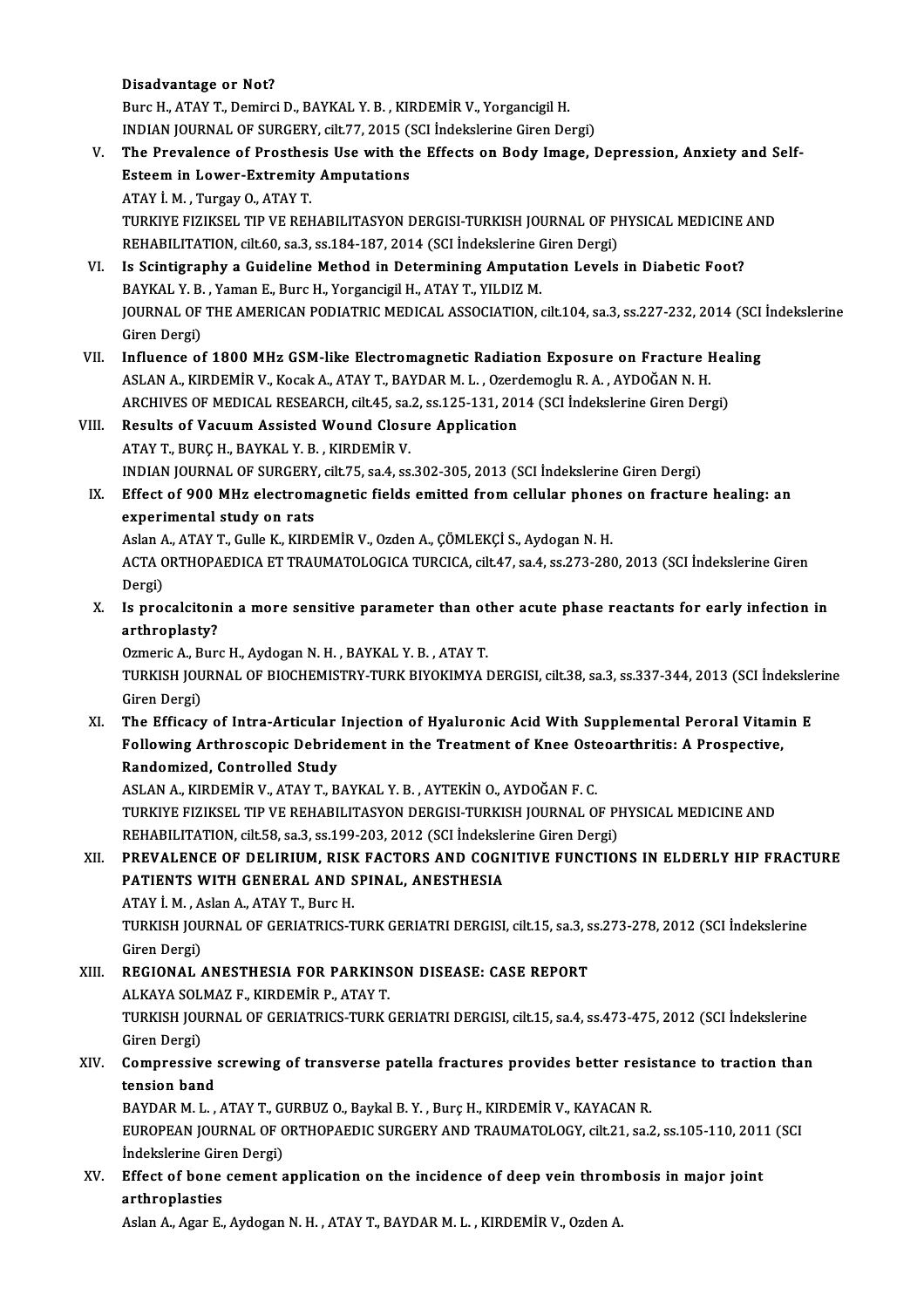EKLEM HASTALIKLARI VE CERRAHISI-JOINT DISEASES AND RELATED SURGERY, cilt.22, sa.3, ss.149-154, 2011<br>(SSL indekslerine Giren Dergi) EKLEM HASTALIKLARI VE CER<br>(SCI İndekslerine Giren Dergi)<br>POSTOPERATIVE CI INICAL EKLEM HASTALIKLARI VE CERRAHISI-JOINT DISEASES AND RELATED SURGERY, cilt.22, sa.3, ss.149-154, 2011<br>(SCI İndekslerine Giren Dergi)<br>XVI. POSTOPERATIVE CLINICAL AND RADIOLOGICAL LENGTH DIFFERENCES IN ELDERLY PATIENTS WHO

- (SCI İndekslerine Giren Dergi)<br>POSTOPERATIVE CLINICAL AND RADIOLOGICAL LENGTH DIFFERENCES IN ELDERLY PATIENTS WHO<br>UNDERWENT PARTIAL ENDOPROSTHESIS SURGERY ATAYT.,YamanE.,BAYKAL Y.B. ,KIRDEMİRV.,BAYDARM.L. ,AslanA. UNDERWENT PARTIAL ENDOPROSTHESIS SURGERY<br>ATAY T., Yaman E., BAYKAL Y. B. , KIRDEMİR V., BAYDAR M. L. , Aslan A.<br>TURKISH JOURNAL OF GERIATRICS-TURK GERIATRI DERGISI, cilt.13, sa.4, ss.238-243, 2010 (SCI İndekslerine<br>Ciron D ATAY T., Yam<br>TURKISH JOU<br>Giren Dergi)<br>Effects of 11 TURKISH JOURNAL OF GERIATRICS-TURK GERIATRI DERGISI, cilt.13, sa.4, ss.238-243, 2010 (SCI inde<br>Giren Dergi)<br>XVII. Effects of 1800 MHz Electromagnetic Field Emitted from Cellular Phones on Bone Tissue<br>ATAV T. Aslan A. Haube Giren Dergi)<br>Effects of 1800 MHz Electromagnetic Field Emitted from Cellular Phones on Bone Tissue<br>ATAY T., Aslan A., Heybeli N., Aydogan N. H. , BAYDAR M. L. , Ermol C., YILDIZ M.
- Effects of 1800 MHz Electromagnetic Field Emitted from Cellular Phones on Bone Tissue<br>ATAY T., Aslan A., Heybeli N., Aydogan N. H. , BAYDAR M. L. , Ermol C., YILDIZ M.<br>TRAKYA UNIVERSITESI TIP FAKULTESI DERGISI, cilt.26, sa
- XVIII. Effect of Electromagnetic Field Induced by Radio Frequency Waves at 900 to 1800 MHz on Bone<br>Mineral Density of Iliac Bone Wings TRAKYA UNIVERSITESI TIP FAKULTESI D<br>Effect of Electromagnetic Field Indue<br>Mineral Density of Iliac Bone Wings<br>ATAV T. Alsou B. A. Audesen N. H. BAV ATAY T., Aksoy B. A., Aydogan N. H., BAYDAR M. L., YILDIZ M., Ozdemir R. Mineral Density of Iliac Bone Wings<br>ATAY T., Aksoy B. A. , Aydogan N. H. , BAYDAR M. L. , YILDIZ M., Ozdemir R.<br>JOURNAL OF CRANIOFACIAL SURGERY, cilt.20, sa.5, ss.1556-1560, 2009 (SCI İndekslerine Giren Dergi)<br>Prusellar Pr ATAY T., Aksoy B. A. , Aydogan N. H. , BAYDAR M. L. , YILDIZ M., Ozdemir R.<br>JOURNAL OF CRANIOFACIAL SURGERY, cilt.20, sa.5, ss.1556-1560, 2009 (SCI İndekslerine Giren Dergi)<br>XIX. Brucellar Prosthetic Infection After Total **JOURNAL OF CRANIOFACIAL SURGERY, cil<br>Brucellar Prosthetic Infection After 1<br>Arthroscopic and Medical Treatment**<br>ATAV T. BAVDAR M. L. HEVPELLN, KIRD Brucellar Prosthetic Infection After Total Kn<br>Arthroscopic and Medical Treatment<br>ATAY T., BAYDAR M. L. , HEYBELİ N., KIRDEMİR V.<br>TRAKVA UNIVERSITESI TIR FAKULTESI DERÇISI Arthroscopic and Medical Treatment<br>ATAY T., BAYDAR M. L. , HEYBELİ N., KIRDEMİR V.<br>TRAKYA UNIVERSITESI TIP FAKULTESI DERGISI, cilt.25, sa.3, ss.252-255, 2008 (SCI İndekslerine Giren Dergi) ATAY T., BAYDAR M. L. , HEYBELİ N., KIRDEMİR V.<br>TRAKYA UNIVERSITESI TIP FAKULTESI DERGISI, cilt.25, sa.3, s:<br>XX. Arthroscopic surgery and osteoarthritis of knee Reply

TRAKY.<br><mark>Arthro</mark><br>Atay T. Atay T.<br>SAUDI MEDICAL JOURNAL, cilt.29, sa.9, ss.1361, 2008 (SCI İndekslerine Giren Dergi)

XXI. The efficacy of low- and high-molecular-weight hyaluronic acid applications after arthroscopic debridement in patients with osteoarthritis of the knee The efficacy of low- and high-molecular-weight hyaluronic<br>debridement in patients with osteoarthritis of the knee<br>ATAY T., ASLAN A., Baydar M. L. , Ceylan B., Baykal B., KIRDEMİR V.<br>ACTA OPTHORAEDICA ET TRAUMATOLOCICA TURC ACTA ORTHOPAEDICA ET TRAUMATOLOGICA TURCICA, cilt.42, sa.4, ss.228-233, 2008 (SCI İndekslerine Giren<br>Dergi) ATAY T<br>ACTA C<br>Dergi)<br>The of ACTA ORTHOPAEDICA ET TRAUMATOLOGICA TURCICA, cilt.42, sa.4, ss.228-233, 2008 (SCI Indekslerine Giren<br>Dergi)<br>XXII. The effect of arthroscopic surgery and intraarticular drug injection to the antioxidation system and<br>linid p

Dergi)<br>The effect of arthroscopic surgery and intra<br>lipid peroxidation at osteoarthritis of knee<br>Avdogan N H - BAYDAB M L - ATAY T-Borktas D The effect of arthroscopic surgery and intraarticular drug injectio<br>lipid peroxidation at osteoarthritis of knee<br>Aydogan N. H. , BAYDAR M. L. , ATAY T., Perktas D., Baykal B. Y. , Ozmeric A.<br>SAUDI MEDICAL JOUPNAL silt 29, lipid peroxidation at osteoarthritis of knee<br>Aydogan N. H. , BAYDAR M. L. , ATAY T., Perktas D., Baykal B. Y. , Ozmeric A.<br>SAUDI MEDICAL JOURNAL, cilt.29, sa.3, ss.397-402, 2008 (SCI İndekslerine Giren Dergi)

### Diğer Dergilerde Yayınlanan Makaleler

- I. Snapping ulnar nerve at the elbow: A case report and reviewof the literature DİNÇER R., BAYKAL Y.B., ATAY T., Duran K.C. ANNALS OF CLINICAL AND ANALYTICAL MEDICINE, cilt.11, sa.5, ss.536-539, 2020 (ESCI İndekslerine Giren Dergi) DINÇER R., BAYKAL Y. B. , ATAY T., Duran K. C.<br>ANNALS OF CLINICAL AND ANALYTICAL MEDICINE, cilt.11, sa.5, ss.536-539, 2020 (ESCI Indekslerine Giren Derg<br>II. Results of a Rehabilitation Program After Surgery of Knee Multipl
- ERGAN M., BAŞKURT Z., ÇETİN C., ATAY T.<br>Turkish Journal of Sports Medicine, cilt.54, sa.3, ss.202-206, 2019 (Diğer Kurumların Hakemli Dergileri) Results of a Rehabilitation Program After Surgery of Knee Multiple Ligament Injury: A Case<br>ERGAN M., BAŞKURT Z., ÇETİN C., ATAY T.<br>Turkish Journal of Sports Medicine, cilt.54, sa.3, ss.202-206, 2019 (Diğer Kurumların Hakem ERGAN M., BAŞKURT Z., ÇETİN C., ATAY T.<br>Turkish Journal of Sports Medicine, cilt.54, sa.3, ss.202-206, 2019 (Diğer Kurumların Hakemli Dergileri)<br>III. Partial Endoprosthesis Application with Posterior Mini-Incision in G

Turkish Journal of Spor<br>Partial Endoprosthes<br>Retrospective Study<br>DiNCER R. BURC H. BA Partial Endoprosthesis Application with Posterior |<br>Retrospective Study<br>DİNÇER R., BURÇ H., BAYKAL Y.B. , ATAY T., KIRDEMİR V.<br>Journal of Open AssessCovistrie Medisine and Carontales Retrospective Study<br>DİNÇER R., BURÇ H., BAYKAL Y. B. , ATAY T., KIRDEMİR V.<br>Journal of Open AccessGeriatric Medicine and Gerontology, 2019 (Diğer Kurumların Hakemli Dergileri)<br>Ön Cannar Bağ Bekanstrüksiyanu Sannası Spara C

DİNÇER R., BURÇ H., BAYKAL Y. B. , ATAY T., KIRDEMİR V.<br>Journal of Open AccessGeriatric Medicine and Gerontology, 2019 (Diğer Kurumların Hakemli Dergileri)<br>IV. Ön Çapraz Bağ Rekonstrüksiyonu Sonrası Spora GeriDönüş Kararın Journal of Open AccessGeriatr<br>Ön Çapraz Bağ Rekonstrük<br>ReferansAlmak Yeterli Mi?<br>EPCAN S. DEMIP H. M. PAYC Ön Çapraz Bağ Rekonstrüksiyonu Sonrası Spora GeriDö<br>ReferansAlmak Yeterli Mi?<br>ERCAN S., DEMİR H. M. , BAYGÜL Y., OZAN T., ATAY T., ÇETİN C.<br>SDÜ Tın Fekültesi Dergisi silt 25, 22 1, 22 7, 12, 2012 (Diğer Kur ReferansAlmak Yeterli Mi?<br>ERCAN S., DEMİR H. M. , BAYGÜL Y., OZAN T., ATAY T., ÇETİN C.<br>SDÜ Tıp Fakültesi Dergisi, cilt.25, sa.1, ss.7-18, 2018 (Diğer Kurumların Hakemli Dergileri)<br>Üst ekstremite iakelet treksiyerleri.

ERCAN S., DEMİR H. M. , BAYGÜL Y., OZAN T., ATAY T., ÇETİN C.<br>SDÜ Tıp Fakültesi Dergisi, cilt.25, sa.1, ss.7-18, 2018 (Diğer Kur<br>V. Üst ekstremite iskelet traksiyonları<br>ATAY T. SDÜ Tıp<br><mark>Üst eks</mark><br>ATAY T.<br>Tetbid F Totbid Dergisi, 2018 (Diğer Kurumların Hakemli Dergileri)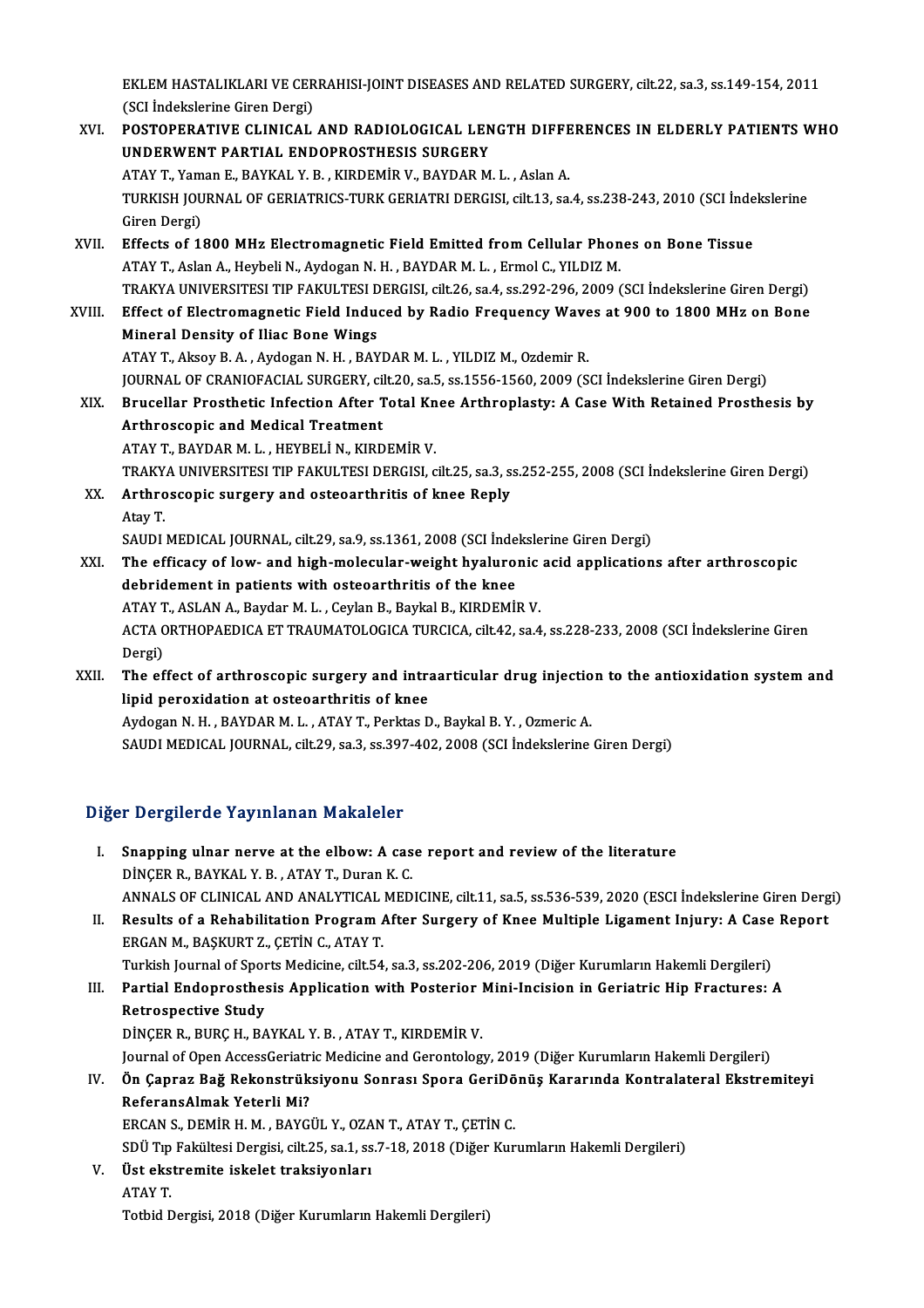| VI.    | Kalçanın Travmatik Çıkıkları                                                                                     |
|--------|------------------------------------------------------------------------------------------------------------------|
|        | ATAY T.                                                                                                          |
|        | Totbid Dergisi, 2018 (Diğer Kurumların Hakemli Dergileri)                                                        |
| VII.   | Pelvis Kırıklarının Sınıflaması                                                                                  |
|        | TECİMEL O., ATAY T.                                                                                              |
|        | Türkiye Klinikleri Tıp Bilimleri Dergisi, 2018 (Diğer Kurumların Hakemli Dergileri)                              |
| VIII.  | Diz çevresi kırıkların sirküler eksternal fiksatörler ile tedavisinin temel prensipleri                          |
|        | ATAY T., KIRDEMİR V.                                                                                             |
|        | Totbid Dergisi, cilt 4, ss.369-373, 2018 (Diğer Kurumların Hakemli Dergileri)                                    |
| IX.    | Management of unstable pertrochanteric fractures with proximal femoral locking compression                       |
|        | plates and affect of neck-shaft angle on functional outcomes                                                     |
|        | Kovalak E., ERMUTLU C., ATAY T., BAŞAL Ö.                                                                        |
|        | Journal of Clinical Orthopaedics and Trauma, cilt.8, sa.3, ss.209-214, 2017 (Diğer Kurumların Hakemli Dergileri) |
| X.     | Surgical Management of 3 and 4-Part Proximal Humerus Fractures with Locking Plates in Elderly                    |
|        | Kovalak E., ATAY T., BAYKAL Y. B., BAŞAL O.                                                                      |
|        | JOURNAL OF CLINICAL AND ANALYTICAL MEDICINE, cilt.8, sa.3, ss.243-247, 2017 (ESCI İndekslerine Giren Dergi)      |
| XI.    | Effect of Age and Surgical Procedure on Clinical and Radiological Outcomes in Children with                      |
|        | Developmental Dysplasia of the Hip: A Comparative Study                                                          |
|        | Yorgancigil H., Aslan A., Demirci D., ATAY T.                                                                    |
|        | JOURNAL OF ACADEMIC RESEARCH IN MEDICINE-JAREM, cilt.6, sa.3, ss.177-182, 2016 (ESCI Indekslerine Giren          |
|        | Dergi)                                                                                                           |
| XII.   | Is depression associated with functional recovery after hip fracture in the elderly?                             |
|        | ATAY İ. M., Aslan A., Burc H., Demirci D., ATAY T.                                                               |
|        | JOURNAL OF ORTHOPAEDICS, cilt.13, sa.2, ss.115-118, 2016 (ESCI İndekslerine Giren Dergi)                         |
| XIII.  | Comparison of Anesthesia Quality for Arthroscopic Knee Surgery: Combined Sciatic Femoral Block                   |
|        | and Unilateral Spinal Anesthesia                                                                                 |
|        | Sari S., Eroglu F., Fusco P., ATAY T., Ceylan B. G.                                                              |
|        | MEANDROS MEDICAL AND DENTAL JOURNAL, cilt.16, sa.2, ss.59-66, 2015 (ESCI İndekslerine Giren Dergi)               |
| XIV.   | Refracture and a Bent Intramedullary Nail in a Patient with a Healed Femoral Fracture                            |
|        | ÖZMERİÇ A., ASLAN A., ATAY T.                                                                                    |
|        | JOURNAL OF CLINICAL AND ANALYTICAL MEDICINE, cilt.6, sa.2, 2015 (ESCI Indekslerine Giren Dergi)                  |
| XV.    | Is Attention Deficit Hyperactivity Disorder a Risk for Kohler s Disease Osteonecrosis of Navicular               |
|        | <b>Bone of Foot</b>                                                                                              |
|        | BAŞAL Ö., BURÇ H., ATAY T.                                                                                       |
|        | Medicine Science, cilt.4, ss.2516-2520, 2015 (Diğer Kurumların Hakemli Dergileri)                                |
| XVI.   | A case report Ipsilateral Closed Talus Dislocation and Navicular Fracture                                        |
|        | ATAY T., BURÇ H., TÜRK B., BAŞAL Ö., TURGAY O.                                                                   |
|        | JCAM, 2014 (Diğer Kurumların Hakemli Dergileri)                                                                  |
| XVII.  | Surgical Treatment of Osteopetrosis Related Femoral Fractures Two Case Reports and Literature                    |
|        | Review                                                                                                           |
|        | ASLAN A., BAYKAL Y. B. , UYSAL E., ATAY T., KIRDEMİR V., BAYDAR M. L. , AYDOĞAN N. H.                            |
|        | Case Reports in Orthopedics, cilt.2014, ss.1-7, 2014 (Diğer Kurumların Hakemli Dergileri)                        |
| XVIII. | Donuk donmuş omuz                                                                                                |
|        | BAYKAL Y B., ATAY T, KOCADAL O.                                                                                  |
|        | TOTBID Dergisi, cilt.12, sa.4, 2013 (Diğer Kurumların Hakemli Dergileri)                                         |
| XIX.   | Isparta İl Genelindeki Primer Diz Septik Artrit Sıklığının İçme Suyundaki Flor ile Olan İlişkisi                 |
|        | BURÇ H., DEMİRCİ D., ATAY T., KIRDEMİR V., YORGANCIGİL H.                                                        |
|        | Yeditepe Medical Journal, cilt.7, ss.652-657, 2013 (Diğer Kurumların Hakemli Dergileri)                          |
| XX.    | <b>Bilateral Septic Arthritis of Knee Joints</b>                                                                 |
|        | ASLAN A., UYSAL E., ATAY T., BAYKAL Y. B. , KIRDEMİR V., BAYDAR M. L. , GÜRBÜZ Ö.                                |
|        | Case Study and Case Report, cilt.3, ss.75-78, 2013 (Diğer Kurumların Hakemli Dergileri)                          |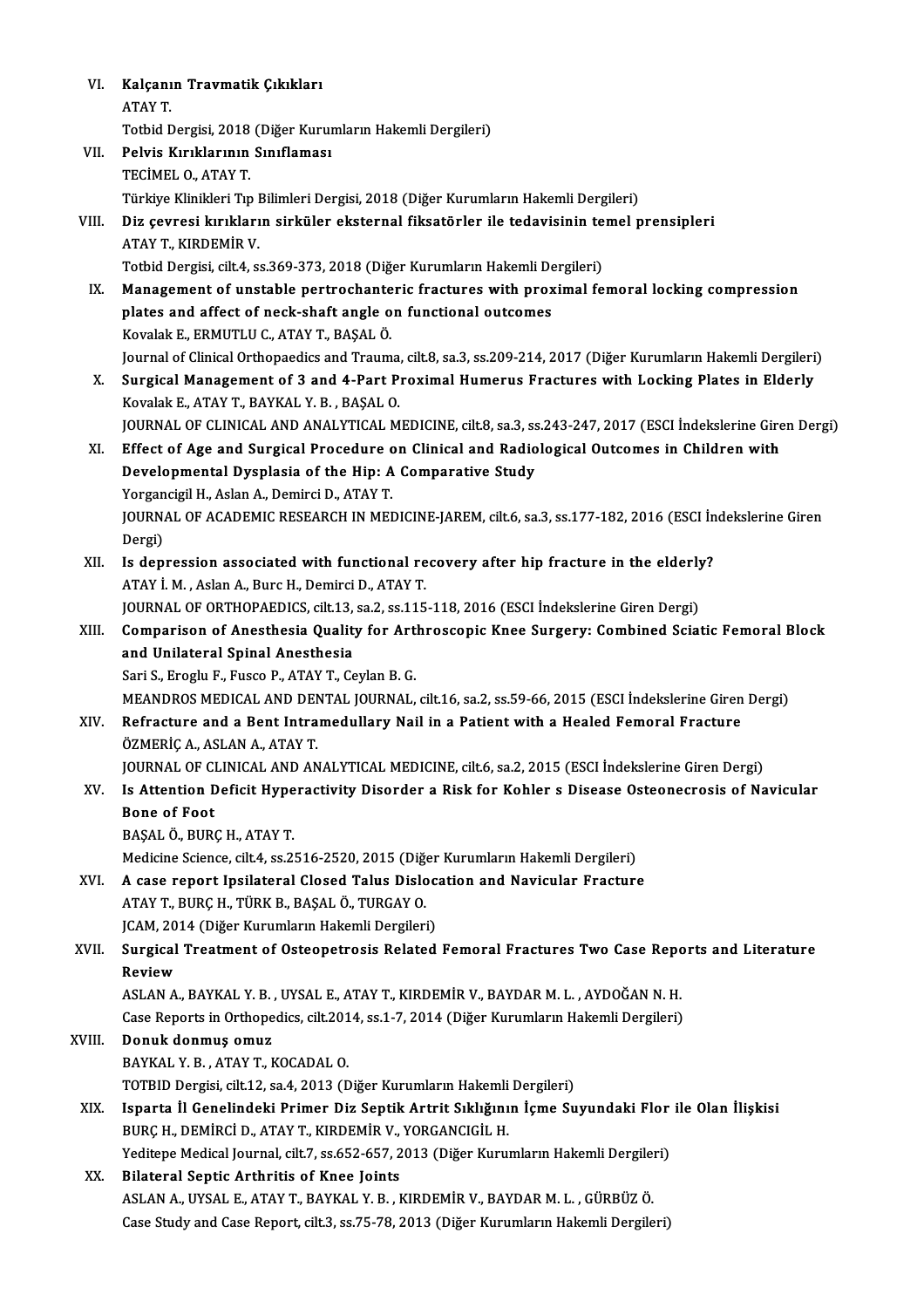| XXI.         | Düşük Ejeksiyon Fraksiyonu Olan Yaşlı Hastada Mini Doz Hipobarik Levobupivakainle Unilateral                           |
|--------------|------------------------------------------------------------------------------------------------------------------------|
|              | Spinal Anestezi                                                                                                        |
|              | ALKAYA SOLMAZ F., KIRDEMİR P., ATAY T.                                                                                 |
|              | TÜRKİYE KLİNİKLERİ ANESTEZİYOLOJİ VE REANİMASYON DERGİSİ, cilt.11, sa.3, ss.165-168, 2013 (Diğer                       |
|              | Kurumların Hakemli Dergileri)                                                                                          |
| XXII.        | Otojen Hamstring Tendon Grefti ile Cerrahi Olarak Tedavi Edilmiş Ön Çapraz Bağ Lezyon Sonuç ve                         |
|              | Yaşam Kalitelerinin Değerlendirilmesi                                                                                  |
|              | BURÇ H., GÖKMEN A., ATAY İ. M., DEMİRCİ D., ÖZMERİÇ A., ATAY T.                                                        |
|              | S.B. Ankara Eğitim ve Araştırma Hastanesi Tıp Dergisi, cilt.46, ss.118-123, 2013 (Diğer Kurumların Hakemli             |
| XXIII.       | Dergileri)<br>İleri Yaşta Görülen Kalça Kırık Etiyolojisinde Demansın Yeri                                             |
|              | ATAY İ. M., BURÇ H., ATAY T., ÖZMERİÇ A., DEMİRCİ D.                                                                   |
|              | S.B. Ankara Eğitim ve Araştırma Hastanesi Tıp Dergisi, cilt.46, ss.114-117, 2013 (Diğer Kurumların Hakemli             |
|              | Dergileri)                                                                                                             |
| <b>XXIV</b>  | Giant Ganglion Cyst at the Posterior Thigh                                                                             |
|              | ASLAN A., ATAY T., BAYKAL Y. B., KIRDEMİR V., KONYA M., SOFU H., BAYDAR M. L.                                          |
|              | Diagnostic and Therapeutic Study, cilt.2, ss.36-40, 2013 (Diğer Kurumların Hakemli Dergileri)                          |
| XXV.         | Koksartroz olgular nda total kalça artroplastisi uygulamalar m z orta dönem sonuçlar                                   |
|              | BURÇ H., CALOĞLU A., KIRDEMİR V., ATAY T., BAYKAL Y. B., YORGANCIGİL H.                                                |
|              | S.D.Ü. TIp Fak. Derg. 2012:19(1)/1-5, cilt.19, sa.1, ss.1-5, 2012 (Diğer Kurumların Hakemli Dergileri)                 |
| XXVI.        | Reduction methods and applications of locking plate in proximal tibial fractures                                       |
|              | BAYKAL Y. B., BURÇ H., ATAY T.                                                                                         |
|              | Türk Ortopedi ve Travmatoloji Birliği Derneği Dergisi, cilt.11, sa.1, ss.65-71, 2012 (Diğer Kurumların Hakemli         |
|              | Dergileri)                                                                                                             |
| <b>XXVII</b> | Proksimal Tibia Kırıklarında Redüksiyon Yöntemleri ve Kilitli Plak Uygulamaları                                        |
|              | BAYKAL Y.B., BURÇ H., ATAY T.<br>TOTBID Dergisi, cilt.11, ss.65-71, 2012 (Diğer Kurumların Hakemli Dergileri)          |
| XXVIII.      | Ortopedi ve Travmatolojide Sık Karşılaşılan Atlanmış Kırık ve Çıkıkların Değerlendirilmesi                             |
|              | BURÇ H., BAYKAL Y B., ATAY T., ÜNLÜ E.                                                                                 |
|              | TOTBID Dergisi, cilt.12, ss.28-34, 2012 (Diğer Kurumların Hakemli Dergileri)                                           |
| XXIX.        | Politravmanın Yeni Tanım İhtiyacındansa Patofizyolojisinin Değiştirilmesi Gerekir mi                                   |
|              | KIRDEMİR V., BURÇ H., ATAY T., BAYKAL Y. B.                                                                            |
|              | Turkiye Klinikleri J Orthop & Traumatol- Special Topics, cilt.5, ss.19-25, 2012 (Diğer Kurumların Hakemli Dergileri)   |
| XXX.         | 50 Hz Elektrik Alanın Kemik Mineral Yoğunluğu ve Kırık İyileşmesine Etkisi Sıçanlarda Deneysel                         |
|              | Çalışma                                                                                                                |
|              | ASLAN A., AYDOĞAN N. H., ATAY T., KIRDEMİR V., CESUR G.                                                                |
|              | S.B. Ankara Eğitim ve Araştırma Hastanesi Tıp Dergisi, cilt.45, ss.22-28, 2012 (Diğer Kurumların Hakemli Dergileri)    |
| XXXI.        | Serebral Palside Botulinum Toksinin Yeri                                                                               |
|              | BURÇ H., ATAY T., BAYKAL Y. B., BAYDAR M. L., YILDIZ M., KIRDEMİR V.                                                   |
|              | SDÜ TIP FAKÜLTESİ DERGİSİ, 2011 (Diğer Kurumların Hakemli Dergileri)                                                   |
| <b>XXXII</b> | Diz Eklem Kıkırdağı Lezyonlarında Cerrahi Sonrası Rehabilitasyon ve Diğer Modaliteler<br>ATAY T., YENER M., METIN L B. |
|              | Turkiye Klinikleri J Orthop & Traumatol, cilt.4, ss.72-77, 2011 (Diğer Kurumların Hakemli Dergileri)                   |
| XXXIII.      | Aksiller Brakial Pleksus Bloğunda İki Ajanla Karşılaştırmalı Çalışma Bupivakain ve Levobupivakain                      |
|              | EROĞLU F., GÖKÇE CEYLAN B., AK S., TOPAL M., ATAY T., YAVUZ L.                                                         |
|              | Smyrna Tıp Dergisi, cilt.1, ss.27-34, 2011 (Diğer Kurumların Hakemli Dergileri)                                        |
| XXXIV.       | The Effects of Electromagnetic Field Exposure at Short and Long Term of 900 MHz Frequency                              |
|              | Emitted from Mobile Phones on Rat Bone Tissue                                                                          |
|              | ASLAN A., AYDOĞAN N. H., ATAY T., ÇÖMLEKÇİ S.                                                                          |
|              | Dicle Tıp dergisi, cilt.38, ss.452-457, 2011 (Diğer Kurumların Hakemli Dergileri)                                      |
| XXXV.        | Bimalleolar Kırık Sonrası Travmatik Posterior Tendon Rüptürü Olgu Sunumu ve Literatür Derlemesi                        |
|              |                                                                                                                        |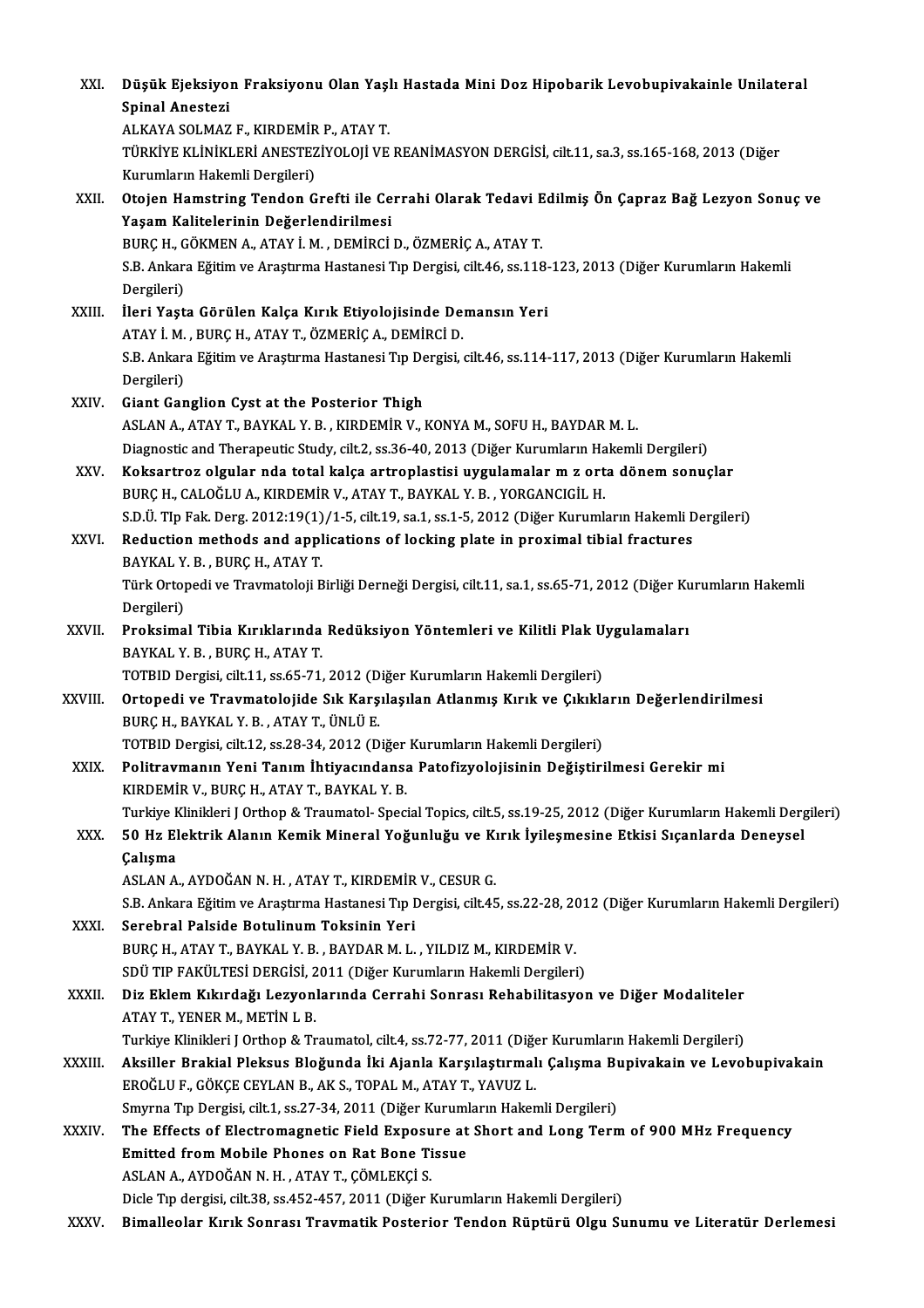ASLANA.,ATAYT.,BAYKAL Y.B. ,BAYDARM.L. ,UYSAL E.

- ASLAN A., ATAY T., BAYKAL Y. B. , BAYDAR M. L. , UYSAL E.<br>AKATOS, cilt.2, ss.23-25, 2011 (Diğer Kurumların Hakemli Dergileri)<br>Qun Besults Of Daug Anplisations In Bationts With Consathne XXXVI. Our Results Of Drug Applications In Patients With Gonarthrosis<br>ATAY T., BAYKAL Y. B., BAYDAR M. L., KIRDEMIR V. AKATOS, cilt.2, ss.23-25, 2011 (Diğer Kurumların Hal<br>Our Results Of Drug Applications In Patients W<br>ATAY T., BAYKAL Y. B., BAYDAR M. L., KIRDEMİR V.<br>Veditana Medical Jaumal, silt.0, ss.120,144, 2000 (Di
	- Yeditepe Medical Journal, cilt.9, ss.139-144, 2009 (Diğer Kurumların Hakemli Dergileri)
- XXXVII. Süleyman Demirel Üniversitesi Tıp Fakültesi Araştırma ve Uygulama Hastanesi Ortopedi ve Yeditepe Medical Journal, cilt.9, ss.139-144, 2009 (Diğer Kurumla<br>Süleyman Demirel Üniversitesi Tıp Fakültesi Araştırma ve<br>Travmatoloji Kliniği Açık Tibia Kırıklarında Sonuçlarımız<br>ATAVT CALOČLUA PAYKAL V B. PAYDAR M.L. KU Süleyman Demirel Üniversitesi Tıp Fakültesi Araştırma ve<br>Travmatoloji Kliniği Açık Tibia Kırıklarında Sonuçlarımız<br>ATAY T., ÇALOĞLU A., BAYKAL Y. B. , BAYDAR M. L. , KIRDEMİR V.<br>Süleyman Demirel Üniversitesi Yasam Dergisi Travmatoloji Kliniği Açık Tibia Kırıklarında Sonuçlarımız<br>ATAY T., ÇALOĞLU A., BAYKAL Y. B. , BAYDAR M. L. , KIRDEMİR V.<br>Süleyman Demirel Üniversitesi Yaşam Dergisi, cilt.1, ss.7-10, 2009 (Diğer Kurumların Hakemli Dergiler ATAY T., ÇALOĞLU A., BAYKAL Y. B. , BAYDAR M. L. , KIRDEMİR V.<br>Süleyman Demirel Üniversitesi Yaşam Dergisi, cilt.1, ss.7-10, 2009 (Diğ<br>XXXVIII. Horseshoe kidney incidentally detected on bone scintigraphy<br>YILDIZ M., ÇERCİ S
- Süleyman Demirel Üniversitesi Yaşam Dergisi, cilt.1, ss.7-1<br>Horseshoe kidney incidentally detected on bone se<br>YILDIZ M., ÇERCİ S., USLU H., İLHAN A., CERCİ C., ATAY T.<br>S.D.Ü. Tıp Fak. Derg. cilt.16, ss.27, 28, 2000 (Diğer S.D.Ü. Tıp Fak. Derg, cilt.16, ss.27-28, 2009 (Diğer Kurumların Hakemli Dergileri)
- XXXIX. Femur Diafiz Kırıklarında Genişleyebilirİntramedül er Çivi Sonuçlarımız Our Results Of Treatment S.D.Ü. Tıp Fak. Derg, cilt.16, ss.27-28, 2009 (Diğer Kurumların Hakemli Dergileri)<br>Femur Diafiz Kırıklarında Genişleyebilirİntramedüller Çivi Sonuçlarımız Our Results Of Treatment<br>With Expandable IntramedullaryNails In Fem Femur Diafiz Kırıklarında Genişleyebilirİntramedüller Çivi Sonuçlarımız Our Re<br>With Expandable IntramedullaryNails In Femoral Shaft FracturesTolga ATAY F<br>Vecihi KIRDEMİR Yakup Barbaros BAYKAL Ahmet ASLAN Metin Lütfi BAYDAR With Expandable IntramedullaryNails In Femoral Shaft FracturesTolg<br>Vecihi KIRDEMİR Yakup Barbaros BAYKAL Ahmet ASLAN Metin Lütfi<br>ATAY T., AYDOĞAN F. c. , KIRDEMİR V., BAYKAL Y. B. , ASLAN A., BAYDAR M. L.<br>Kesstens Tın Derg Vecihi KIRDEMİR Yakup Barbaros BAYKAL Ahmet ASLAN Metin Lütfi BAYDAR<br>ATAY T., AYDOĞAN F. c. , KIRDEMİR V., BAYKAL Y. B. , ASLAN A., BAYDAR M. L.<br>Kocatepe Tıp DergisiThe Medical Journal of Kocatepe, cilt.9, sa.2, ss.11-15, ATAY T., AYDOĞAN F. c., KIRDEMİR V., BAYKAL Y. B., ASLAN A., BAYDAR M. L. Kocatepe Tıp DergisiThe Medical Journal of Kocatepe, cilt.9, sa.2, ss.11-15, 2008 (Diğer Kurumların Haker<br>Dergileri)<br>XL. Süleyman Demirel Üniversitesi Tıp Fakültesi Acil Servisine Başvuran Ekstremite Kırıklarının<br>Faidemiye
	- Dergileri)<br>Süleyman Demirel Üniversitesi T<br>Epidemiyolojik Değerlendirmesi<br>TOMBUKÖ ATAV T. CETİN N.C. BA Süleyman Demirel Üniversitesi Tıp Fakülte:<br>Epidemiyolojik Değerlendirmesi<br>TOMRUK Ö., ATAY T., ÇETİN N. G. , BAYDAR M. L.<br>Ankara Fğitim ve Arastuma Hastanesi Tıp Dergiş Epidemiyolojik Değerlendirmesi<br>TOMRUK Ö., ATAY T., ÇETİN N. G. , BAYDAR M. L.<br>Ankara Eğitim ve Araştırma Hastanesi Tıp Dergisi, cilt.41, ss.15-19, 2008 (Diğer Kurumların Hakemli Dergileri)
		-
		-
	- TOMRUK Ö., ATAY T., ÇETİN N. G. , BAYDAR M. L.<br>Ankara Eğitim ve Araştırma Hastanesi Tıp Dergisi, cilt.41, ss.15-19, 2008 (Diğer Kuı<br>XLI. Femur Diafiz Kırıklarında Genişleyebilir İntramedüller Çivi Sonuçlarımız<br>ATAY T. AYDO Ankara Eğitim ve Araştırma Hastanesi Tıp Dergisi, cilt.41, ss.15-19, 2008 (Diğer<br>Femur Diafiz Kırıklarında Genişleyebilir İntramedüller Çivi Sonuçlarıı<br>ATAY T., AYDOĞAN F. C. , KIRDEMİR V., BAYKAL Y. B. , ASLAN A., BAYDAR Femur Diafiz Kırıklarında Genişleyebilir İntramedüller Çivi Sonuçlarımı<br>ATAY T., AYDOĞAN F. C. , KIRDEMİR V., BAYKAL Y. B. , ASLAN A., BAYDAR M. L.<br>Kocatepe Tıp Dergisi, cilt.9, ss.11-15, 2008 (Diğer Kurumların Hakemli Der ATAY T., AYDOĞAN F. C. , KIRDEMİR V., BAYKAL Y. B. , ASLAN A., BAYDAR M. L.<br>Kocatepe Tıp Dergisi, cilt.9, ss.11-15, 2008 (Diğer Kurumların Hakemli Dergileri)<br>XLII. Süleyman Demirel Üniversitesi Tıp Fakültesi Acil Servisine
	- Kocatepe Tıp Dergisi, cilt.9, ss.11-15,<br>Süleyman Demirel Üniversitesi T<br>Epidemiyolojik Değerlendirmesi<br>ATAV T. TOMPUK Ö. CETİN C. BAVD Süleyman Demirel Üniversitesi Tıp Fakültesi Acil S<br>Epidemiyolojik Değerlendirmesi<br>ATAY T., TOMRUK Ö., ÇETİN G., BAYDAR M. L. , SEÇKİN H.<br>Kesstane Tıp Dersisi silt 9, se 17,21,2008 (Diğer Kuruml Epidemiyolojik Değerlendirmesi<br>ATAY T., TOMRUK Ö., ÇETİN G., BAYDAR M. L. , SEÇKİN H.<br>Kocatepe Tıp Dergisi, cilt.9, ss.17-21, 2008 (Diğer Kurumların Hakemli Dergileri)<br>Prusellar Presthetis Arthritis of the Knee Detested wi
		-
		-
	- ATAY T., TOMRUK Ö., ÇETİN G., BAYDAR M. L. , SEÇKİN H.<br>Kocatepe Tıp Dergisi, cilt.9, ss.17-21, 2008 (Diğer Kurumların Hakemli Dergileri)<br>XLIII. Brucellar Prosthetic Arthritis of the Knee Detected with the Use of Blood Cult Kocatepe Tıp Dergisi, cilt.9,<br>Brucellar Prosthetic Art<br>Culture of Synvial Fluid<br>SESLİ CETİN E. KAYA S. AT
		- SESLİ ÇETİN E., KAYA S., ATAY T., DEMİRCİ M.

Fırat Tıp Dergisi, cilt.13, ss.153-155, 2008 (Diğer Kurumların Hakemli Dergileri)

XLIV. Büyük Eklem Artroplastilerinde Düşük Molekül Ağırlıklı Heparin Dalteparin sodyum ve Enoxaparin Fırat Tıp Dergisi, cilt.13, ss.153-155, 2008 (Diğer Kurumların Hakemli Dergileri)<br>Büyük Eklem Artroplastilerinde Düşük Molekül Ağırlıklı Heparin Dalteparin sodyum ve Enoxap<br>Sodyum ve Standart Heparin Profilaksileri Sonrası Büyük Eklem Artroplastilerinde Düşük Molekül Ağırlıklı Hep<br>Sodyum ve Standart Heparin Profilaksileri Sonrasında Görü<br>ATAY T., BAYDAR M. L. , KIRDEMİR V., ERDOĞAN T., AYDOĞAN N. H.<br>Ankara Eğitim ve Anastuma Hastanasi Tın Da Sodyum ve Standart Heparin Profilaksileri Sonrasında Görülen Derin Ven Trombozu İnsidansı<br>ATAY T., BAYDAR M. L. , KIRDEMİR V., ERDOĞAN T., AYDOĞAN N. H.<br>Ankara Eğitim ve Araştırma Hastanesi Tıp Dergisi, cilt.41, ss.11-20, ATAY T., BAYDAR M. L. , KIRDEMİR V., ERDOĞAN T., AYDOĞAN N. H.<br>Ankara Eğitim ve Araştırma Hastanesi Tıp Dergisi, cilt.41, ss.11-20, 2008 (Diğer Kuru<br>XLV. Ayak Bileği Burkulmalarında Gereksiz Radyografi İstemleri Azaltılabi

- Ankara Eğitim ve Araştırma Hastanesi Tıp De<br><mark>Ayak Bileği Burkulmalarında Gereksiz R</mark><br>ASLAN İ., ASLAN A., ATAY T., AYDOĞAN N. H.<br>S.D.Ü. Tıp Fak Darg gilt 14, ss.7, 10, 2007 (Dü Ayak Bileği Burkulmalarında Gereksiz Radyografi İstemleri Azaltılabili<br>ASLAN İ., ASLAN A., ATAY T., AYDOĞAN N. H.<br>S.D.Ü. Tıp Fak. Derg, cilt.14, ss.7-10, 2007 (Diğer Kurumların Hakemli Dergileri)<br>Ostaaartrit Nadir Sanuslar ASLAN İ., ASLAN A., ATAY T., AYDOĞAN N. H.<br>S.D.Ü. Tıp Fak. Derg, cilt.14, ss.7-10, 2007 (Diğer<br>XLVI. Osteoartrit Nedir Sonuçları Kaçınılmaz mı
- S.D.Ü. Tıp Fak. Derg, o<br>Osteoartrit Nedir<br>HEYBELİ N., ATAY T.<br>Ortenedi Telmik Der Osteoartrit Nedir Sonuçları Kaçınılmaz mı<br>HEYBELİ N., ATAY T.<br>Ortopedi Teknik Dergisi, cilt.7, ss.52-56, 2007 (Hakemsiz Dergi)<br>Haneketli Belietilen İnsertli ve Sebit Belietilen İnsertli Di
- HEYBELİ N., ATAY T.<br>Ortopedi Teknik Dergisi, cilt.7, ss.52-56, 2007 (Hakemsiz Dergi)<br>XLVII. Hareketli Polietilen İnsertli ve Sabit Polietilen İnsertli Diz Protezi Uyguladığımız Hastaların Orta Ortopedi Teknik Dergisi, cilt.7, ss.52-56, 2007<br>Hareketli Polietilen İnsertli ve Sabit Po<br>Dönem Sonuçlarının Değerlendirilmesi<br>ATAVT, AKSOVO G. AYDOČAN N.H Hareketli Polietilen İnsertli ve Sal<br>Dönem Sonuçlarının Değerlendiri<br>ATAY T., AKSOY O. G. , AYDOĞAN N. H.<br>S.D.Ü. T.p. Fak. Darg. silt 14. ss.1.6.200 Dönem Sonuçlarının Değerlendirilmesi<br>ATAY T., AKSOY O. G. , AYDOĞAN N. H.<br>S.D.Ü. Tıp Fak. Derg, cilt.14, ss.1-6, 2007 (Diğer Kurumların Hakemli Dergileri)<br>Efficionev of Tone ofter Orthonoodio Surgery
	-
- ATAY T., AKSOY O. G. , AYDOĞAN N. H.<br>S.D.Ü. Tıp Fak. Derg, cilt.14, ss.1-6, 2007 (Diğer Kurumların Hakemli<br>XLVIII. Efficiency of Tens after Orthopaedic Surgery<br>ATAY T., HALLAÇELİ H., BAYDAR M. L. , AYDOĞAN N. H. , PARPUÇ T S.D.Ü. Tıp Fak. Derg, cilt.14, ss.1-6, 2007 (Diğer Kurumların Hakemli<br>Efficiency of Tens after Orthopaedic Surgery<br>ATAY T., HALLAÇELİ H., BAYDAR M. L. , AYDOĞAN N. H. , PARPUÇ T.<br>Medisine Sportive, silt 10, ss.598,693,2007 Medicina Sportiva, cilt.10, ss.598-602, 2007 (Diğer Kurumların Hakemli Dergileri)
- XLIX. Önkolda Penetran Travma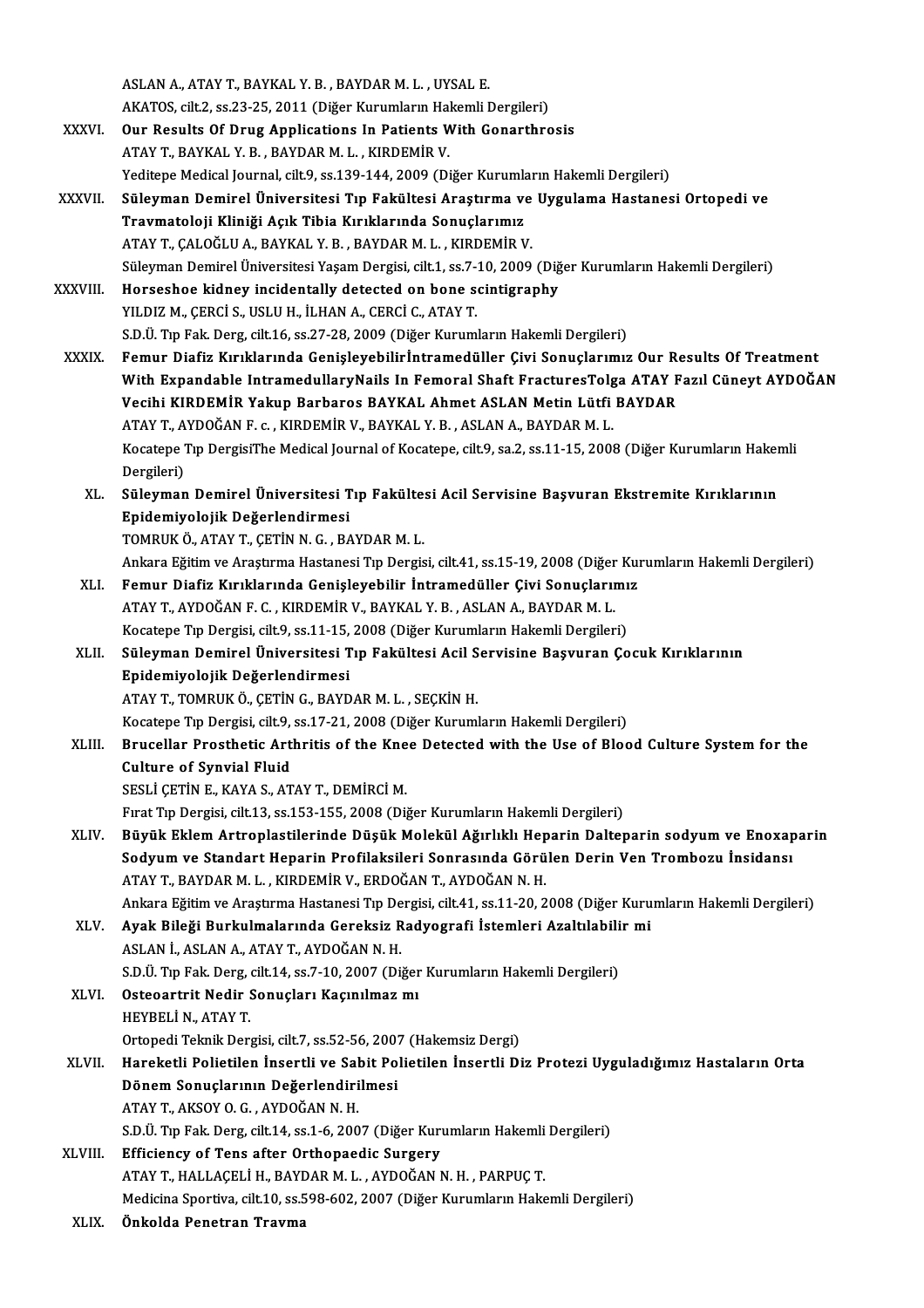ATAYT.,ÇETİNG.N. ,TOMRUKÖ.,BAYDARM.L. ATAY T., ÇETİN G. N. , TOMRUK Ö., BAYDAR M. L.<br>Kocatepe Tıp Dergisi, cilt.8, ss.57-59, 2007 (Diğer Kurumların Hakemli Dergileri)<br>Diabetik Avak Bakımı ve Todovisi ATAY T., ÇETİN G. N., TOMRUK Ö., BAY<br>Kocatepe Tıp Dergisi, cilt.8, ss.57-59, 2<br>L. Diabetik Ayak Bakımı ve Tedavisi

- Kocatepe Tıp Dergisi,<br><mark>Diabetik Ayak Bakı</mark>:<br>ATAY T., DOĞUÇ G. D.<br>Dirim Aylık Tın Dergi L. Diabetik Ayak Bakımı ve Tedavisi<br>ATAY T., DOĞUÇ G. D.<br>Dirim Aylık Tıp Dergisi, ss.32-36, 2004 (Hakemsiz Dergi)
- ATAY T., DOĞUÇ G. D.<br>Dirim Aylık Tıp Dergisi, ss.32-36, 2004 (Hakemsiz Dergi)<br>LI. Kalça Kırığı Yada Artrozu Nedeniyle Artroplasti Uygulanan Hastalar Beslenmeli mi<br>HEVPELLN, ATAY T. MIMCU E. E HEYBELİ N., ATAY T., MUMCU E. F.<br>Haseki Tıp Bülteni, cilt.39, ss.11-14, 2001 (Diğer Kurumların Hakemli Dergileri) Kalça Kırığı Yada Artrozu Nedeniyle Artroplasti Uygulanan Hastalar Be<br>HEYBELİ N., ATAY T., MUMCU E. F.<br>Haseki Tıp Bülteni, cilt.39, ss.11-14, 2001 (Diğer Kurumların Hakemli Dergileri)

### Kitap & Kitap Bölümleri

İtap & Kitap Bölümleri<br>I. TOTBİD Dergisi, Eklemlerin Travmatik Çıkıkları ve Yaklaşım, Kalçanın Travmatik Çıkıkları<br>ATAV T P & III<br>TOTBID<br>ATAY T. **TOTBİD Dergisi, Eklemlerir**<br>ATAY T.<br>Bayt Yayın evi, İstanbul, 2019<br>Ayak Bilak Artraday Carral

ATAY T.<br>Bayt Yayın evi, İstanbul, 2019<br>II. Ayak Bilek Artrodez Cerrahisi Komplikasyonlar (Artroskopik Artrodez Dışı)<br>ATAY T Bayt Yay<br>**Ayak Bi**<br>ATAY T. Ayak Bilek Artrodez Cerrahisi Komplikasyonlar (Artroskopik Artrodez Dışı)<br>ATAY T.<br>Ortopedi ve Travmatoloji de Komplikasyonlar, Kalenderer Ö, Güven M., Editör, Eflal Matbaacılık, Ankara, ss.477-

ATAY T.<br>Ortopedi ve<br>481, 2016<br>Ortopedi :

I I. Ortopedi ve Spor Yaralanmaları Asistan Kitabı

481, 2016<br>Ortopedi ve Spor Yaralanmaları Asistan Kitabı<br>ATAY T., BAŞAL Ö., ERCAN S., BAYGÜL Y., KORKMAZ S., DURAN K. Ç. , TÜRK B., PAKSOY A. E. , ŞAHİN A. A. , GÜZEL Y<br>Derman Tıbbi Yayıncılık Ankara 2015 Ortopedi ve Spor Yaralanmaları As<br>ATAY T., BAŞAL Ö., ERCAN S., BAYGÜL )<br>Derman Tıbbi Yayıncılık, Ankara, 2015<br>Ostaakandrazlar Derman Tıbbi Yayıncılık, Ankara, 2015

### IV. Osteokondrozlar

ATAY T., BAYKAL Y. B.

Ortopedi ve Spor Yaralanmaları Asistan Kitabı, Tolga Atay, Editör, Derman Tıbbi Yayıncılık, Ankara, ss.469-507,<br>2015 Ortopedi ve Spor Yaralanmaları Asistan Kitabı, To<br>2015<br>V. Alt Ekstremite kırıkları Ayak Bileği ve Ayak<br>ATAVT

- 2015<br>Alt Ekst<br>ATAY T.<br>Ortaned
	-

Alt Ekstremite kırıkları Ayak Bileği ve Ayak<br>ATAY T.<br>Ortopedi ve Spor Yaralanmaları Asistan Kitabı, Tolga Atay, Editör, Derman Tıbbi Yayıncılık, Ankara, ss.301-311, ATAY<br>Ortop<br>2015<br>Span

## VI. Spor Yaralanmaları

2015<br>Spor Yaralanmaları<br>ÇETİN C., BAYDAR M. L. , ATAY T., BAYKAL Y. B.<br>Sdü. Japarta 2010 Spor Yaralanmal<br>ÇETİN C., BAYDAR<br>Sdü, Isparta, 2010<br>OPTOPEDİ VE TP

## Sdü, Isparta, 2010<br>VII. ORTOPEDİ VE TRAVMATOLOJİ Staj Notları MetinLütfiB.,KIRDEMİRV.,YORGANCIGİLH.,BAYKAL Y.B. ,ATAYT. SDÜ Basımevi, ISPARTA, 2010

### Hakemli Kongre / Sempozyum Bildiri Kitaplarında Yer Alan Yayınlar

- I. ART-7/PB 63 Revizyon total kalça protezi sebepleri ve sonuçlarıİbrahim Yıldız(1), Vecihi XIIII IRSINGI OY BEMPERYAM BIRATI IRRAPAI IRAN YET IRAH YAYARIN.<br>ART-7/PB - 63 Revizyon total kalça protezi sebepleri ve sonuçlarıİbrahim Yıldız(1), Vecihi<br>Kırdemir(1), Tolga Atay(1), Emrah Kovalak(1), Yakup Barbaros Bayka ART-7/PB - 63 Revizyon total kalça protezi sebepleri ve sonuçları<br>Kırdemir(1), Tolga Atay(1), Emrah Kovalak(1), Yakup Barbaros B<br>YILDIZ İ., KIRDEMİR V., ATAY T., KOVALAK E., BAYKAL Y. B., BAYDAR M. L.<br>20 HluseTürk Ortopodi Kırdemir(1), Tolga Atay(1), Emrah Kovalak(1), Yakup Barbaros Baykal(1), Metin Lütfi Baydar(1)<br>YILDIZ İ., KIRDEMİR V., ATAY T., KOVALAK E., BAYKAL Y. B. , BAYDAR M. L.<br>29 .UlusaTürk Ortopedi ve Travmatloji KOngresi (Uluslar YILDIZ İ., KIRDEMİR V., ATAY T., F<br>29 .UlusaTürk Ortopedi ve Travm<br>22 - 27 Ekim 2019, cilt.53, ss.119<br>TP 11/PP - 202 Humorus dive 29 .UlusaTürk Ortopedi ve Travmatloji KOngresi (Uluslararası Katılımlı)22-27 Ekim 2019 Antalya, Antalya, Türkiye<br>22 - 27 Ekim 2019, cilt.53, ss.119<br>II. TR-11/PB - 203 Humerus diyafiz nonunionlarının tedavisinde neden k
- 22 27 Ekim 2019, cilt.53, ss.119<br>TR-11/PB 203 Humerus diyafiz nonunionlarının tedavisinde neden kilitli intramedüller çivi?Vecil<br>Kırdemir(1), Tolga Atay(1),Yakup Barbaros Baykal(1), Recep Dinçer(1), Devran Ceylan(1),Ke TR-11/PB - 203 I<br>Kırdemir(1), Tol<sub>{</sub><br>Çağlar Duran(1)<br>KIRDEMİR V. ATAY Kırdemir(1), Tolga Atay(1),Yakup Barbaros Baykal(1), Recep Dinçer(1), Devran Ceylan(1),Kemal<br>Çağlar Duran(1)<br>KIRDEMİR V., ATAY T., BAYKAL Y. B. , DİNÇER R., CEYLAN D., DURAN K. Ç.

Çağlar Duran(1)<br>KIRDEMİR V., ATAY T., BAYKAL Y. B. , DİNÇER R., CEYLAN D., DURAN K. Ç.<br>29. UlusaTürk Ortopedi ve Travmatloji KOngresi (Uluslararası Katılımlı)22-27 Ekim 2019 Antalya, Antalya, Türkiye,<br>22. .27 Ekim 2019, ci KIRDEMİR V., ATAY T., BAYKAL Y<br>29 .UlusaTürk Ortopedi ve Travn<br>22 - 27 Ekim 2019, cilt.53, ss.158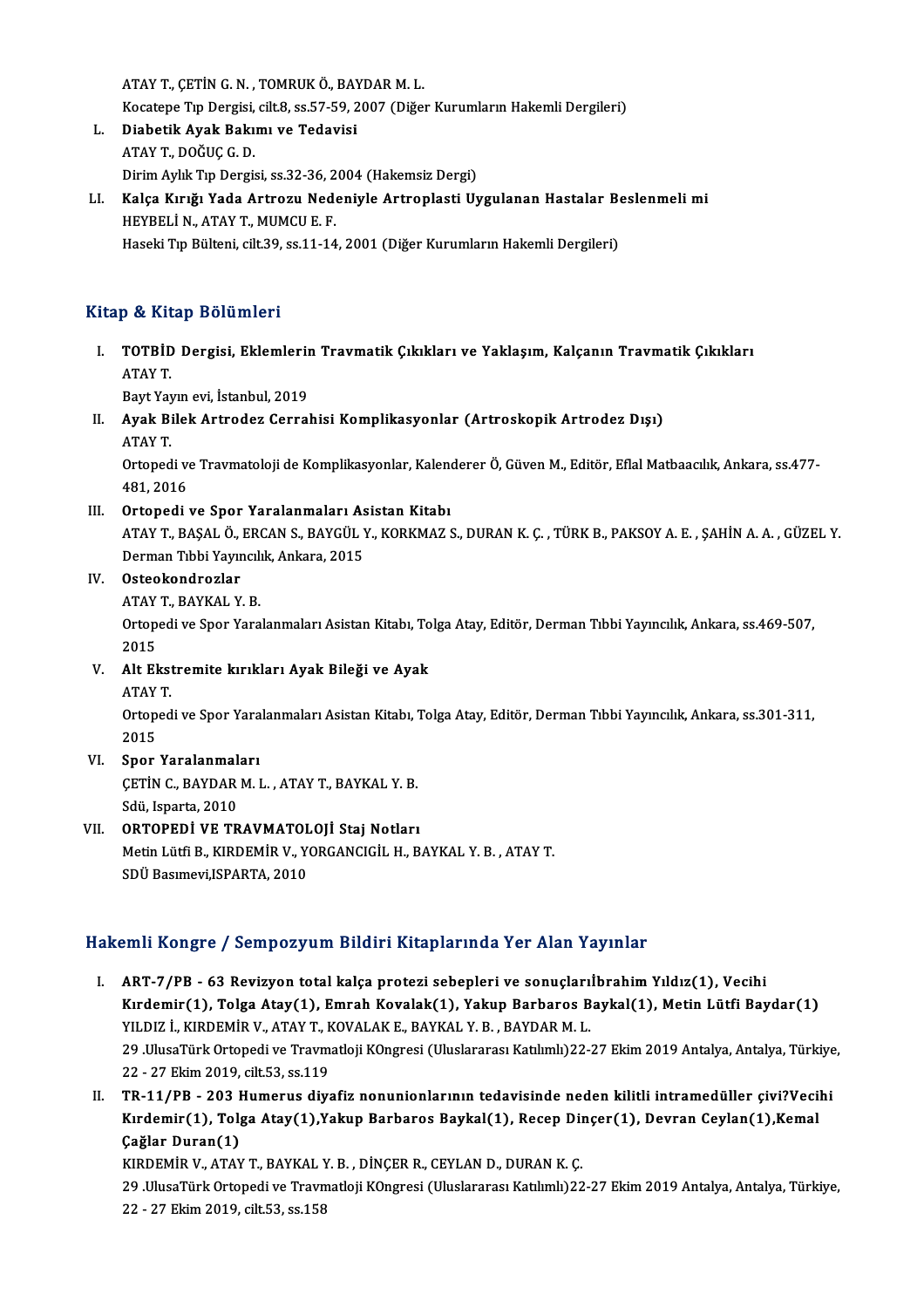| III.  | Periprostetik femoral non-unionda ve defektif femoral yetmezliğinde uyguladığımız intramedullar                                                                                       |
|-------|---------------------------------------------------------------------------------------------------------------------------------------------------------------------------------------|
|       | segmental kemik köprü (osteobridge) tedavisinin 5 yıllık sonucu:Bir olgu                                                                                                              |
|       | ATAY T., DINÇER R., BAYKAL Y. B., KIRDEMIR V.                                                                                                                                         |
|       | 29. Ulusal Türk Ortopedi ve Travmatoloji Kongresi, 22 - 27 Ekim 2019                                                                                                                  |
| IV.   | Travma sonrası yoğun bakım takibinde atlanmış kalça kırığının heterotropik ossifikasyon ile                                                                                           |
|       | iyileşmesi                                                                                                                                                                            |
|       | ATAY T., BAYDAR M. L., AKSOY A., DİNÇER R., BAYKAL Y. B.                                                                                                                              |
|       | 29. Ulusal Türk Ortopedi ve Travmatoloji Kongresi, 22 - 27 Ekim 2019                                                                                                                  |
| V.    | Revizyon diz protezlerinde etyoloji ve sağkalımı etkileyen faktörlerin karşılaştırılması                                                                                              |
|       | KAYA İ., ATAY T., DİNÇER R., BAYKAL Y. B.                                                                                                                                             |
|       | 29. Ulusal Türk Ortopedi ve Travmatoloji Kongresi, 22 - 27 Ekim 2019                                                                                                                  |
| VI.   | Kommon peroneal sinir paralizisiyle sonuçlanan intranöral ganglion kistleri: Nadir iki olgu sunumu                                                                                    |
|       | DİNÇER R., BAYKAL Y. B., ATAY T., KAYA İ., DURAN K. Ç.                                                                                                                                |
|       | 29. Ulusal Türk Ortopedi ve Travmatoloji Kongresi, 22 - 27 Ekim 2019                                                                                                                  |
| VII.  | Humerus diyafiz nonunionlarının tedavisinde neden kilitli intramedullar çivi?                                                                                                         |
|       | KIRDEMİR V., ATAY T., BAYKAL Y. B., DİNÇER R., CEYLAN D., DURAN K. Ç.                                                                                                                 |
| VIII. | 29. Ulusal Türk Ortopedi ve Travmatoloji Kongresi, 22 - 27 Ekim 2019                                                                                                                  |
|       | Revizyon total kalça protezi sebepleri ve sonuçları<br>YILDIZ İ., KIRDEMİR V., ATAY T., KOVALAK E., BAYKAL Y. B., BAYDAR M. L.                                                        |
|       | 29. Ulusal Türk Ortopedi ve Travmatoloji Kongresi, Türkiye, 22 - 27 Ekim 2019                                                                                                         |
| IX.   | Geriatrik kalça kırıklarında Posterior Mini-İnsizyonla Parsiyel Endoprotez uygulaması                                                                                                 |
|       | DİNÇER R., BURÇ H., BAYKAL Y. B., ATAY T., KIRDEMİR V., PAKSOY A. E.                                                                                                                  |
|       | 1st International Congress on Medical Sciences and Biotechnology, Uşak, Türkiye, 14 - 16 Ekim 2019                                                                                    |
| Х.    | Geriatrik Kalça Kırıklarında Posterior Mini-insizyonla Parsiyel Endoprotez Uygulaması: Retrospektif                                                                                   |
|       | Bir Çalışma                                                                                                                                                                           |
|       | DİNÇER R., BURÇ H., BAYKAL Y. B., ATAY T., KIRDEMİR V., AKSOY A.                                                                                                                      |
|       | 1. Uluslararası Sağlık Bilimleri ve Biyoteknoloji Kongresi, 14 - 16 Ekim 2019                                                                                                         |
| XI.   | GERIATRIK KALÇA KIRIKLARINDA POSTERIOR MINI-INSIZYONLA PARSIYEL ENDOPROTEZ                                                                                                            |
|       | UYGULAMASI: RETROSPEKTİF BİR CALISMA                                                                                                                                                  |
|       | DİNÇER R., BURÇ H., BAYKAL Y. B., ATAY T., KIRDEMİR V., PAKSOY A.                                                                                                                     |
|       | 1. ULUSLARARASI SAĞLIK BİLİMLERİ VE BİYOTEKNOLOJİ KONGRESİ, 14 - 16 Ekim 2019                                                                                                         |
| XII.  | Preliminary results of a novel knee arthrodesis system for the management of uncontrolled                                                                                             |
|       | periprosthetic knee joint infection                                                                                                                                                   |
|       | büyükdoğan k., AYVAZ M., ÇAĞLAR Ö., ATAY T.                                                                                                                                           |
|       | isols 2019, atina, Yunanistan, 11 - 14 Eylül 2019                                                                                                                                     |
| XIII. | Terrible triad sonrası dirsek heterotopik ossifikasyon debritmanında saptanan ihmal edilmiş radius                                                                                    |
|       | başı komponenti                                                                                                                                                                       |
|       | DİNÇER R., KAYA İ., DURAN K. Ç., KIRDEMİR V., ATAY T., BAYKAL Y. B., PINAR H. B.                                                                                                      |
| XIV.  | 4. Uluslararası Ortopedik Travma Kampı, İzmir, Türkiye, 25 - 28 Nisan 2019<br>Yetişkin distal humerus eklem içi uzanımlı kırıklarda paratrisipital yaklaşımla opere edilen hastaların |
|       | orta dönem sonuçları                                                                                                                                                                  |
|       | KIRDEMİR V., ATAY T., DİNÇER R., KAYA İ., BAYKAL Y. B., PINAR H. B.                                                                                                                   |
|       | 4. uluslararası Ortopedik Travma Kampı, İzmir, Türkiye, 25 - 28 Nisan 2019                                                                                                            |
| XV.   | P74 Açık posterior dirsek çıkığı ile beraber brakkiyal arter komplet rüptürü: Olgu Sunumu                                                                                             |
|       | KOVALAK E., KAYA İ., PINAR H. B., DURAN K. Ç., ATAY T., KIRDEMİR V.                                                                                                                   |
|       | 28.ULUSAL TÜRK ORTOPEDİ ve TRAVMATOLOJİ KONGRESİ, Antalya, Türkiye, 30 Ekim - 04 Kasım 2018, cilt.52,                                                                                 |
|       | ss 152-153                                                                                                                                                                            |
| XVI.  | P73 Asetabulum kırığı ve posterior kalça çıkığına eşlik eden ve grafiede bulgu vermeyen femur                                                                                         |
|       | boyun kırığıOlgu sunumu                                                                                                                                                               |
|       | ATAY T., BAYKAL Y. B., DURAN K. Ç., PINAR H. B., KIRDEMİR V.                                                                                                                          |
|       | 28.ULUSAL TÜRK ORTOPEDİ ve TRAVMATOLOJİ KONGRESİ, Antalya, Türkiye, 30 Ekim - 04 Kasım 2018, cilt.52,                                                                                 |
|       |                                                                                                                                                                                       |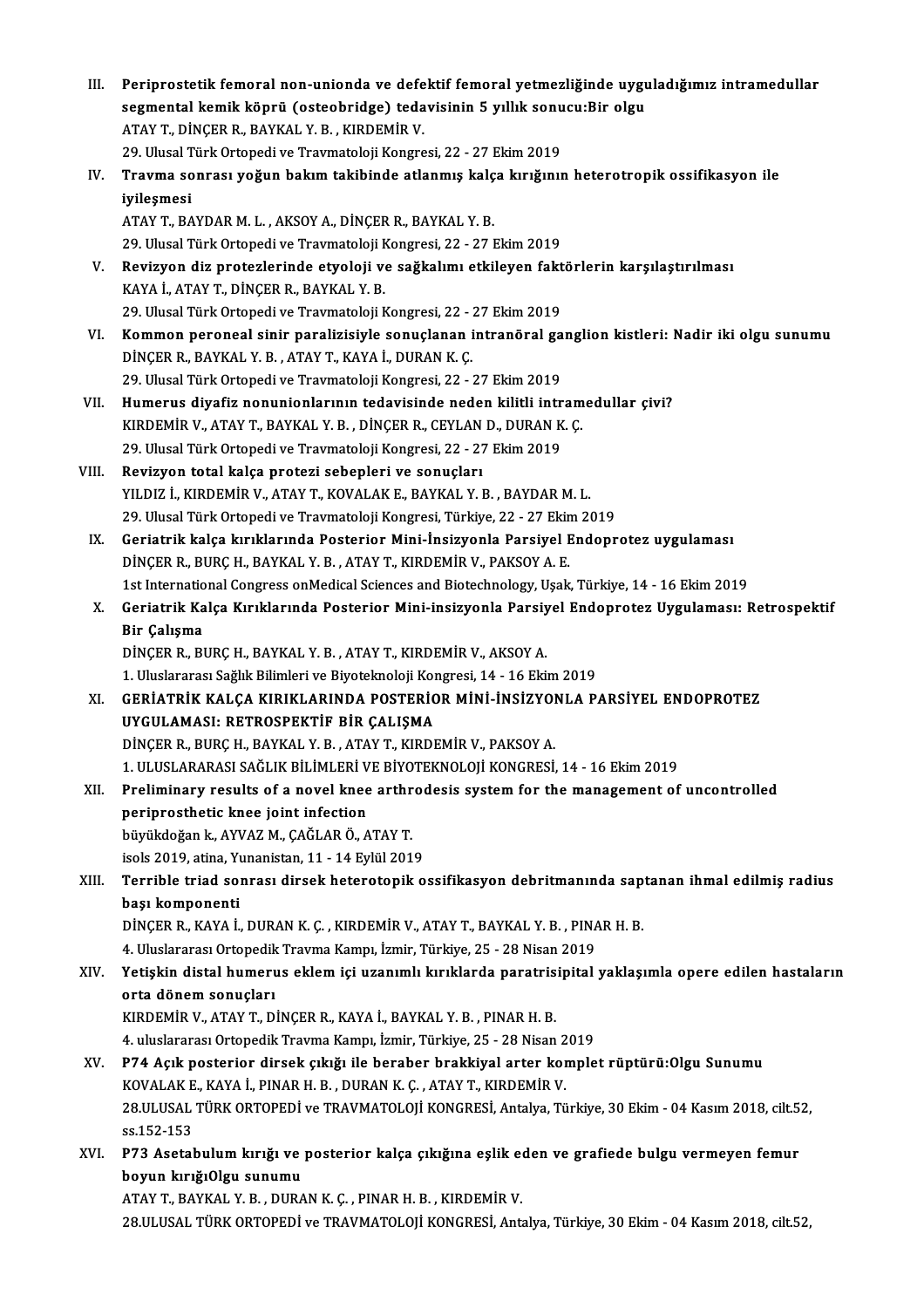ss.152-153 ss.152-153<br>XVII. Açık Kırıklara Yaklaşım<br>ATAV T ss 152-1<br>Açık Ku<br>ATAY T.<br>15 Tem Açık Kırıklara Yaklaşım<br>ATAY T.<br>15. Temel Ortopedik Travma Eğitim Toplantısı, Ankara, Türkiye, 31 Ağustos - 01 Eylül 2018<br>Ankla arthroplasty, Indisations tashnisus ATAY T.<br>15. Temel Ortopedik Travma Eğitim Toplantısı, *1*<br>XVIII. **Ankle arthroplasty. Indications technique**<br>ATAY T. 15. Tem<br>Ankle a<br>ATAY T.<br><sup>7th Moo</sup> Ankle arthroplasty. Indications technique<br>ATAY T.<br>7th Meeting of the International Mediterranean Society of Orthopaedic Surgery, 22 - 24 Mart 2018<br>Cannas Bin Acusum Cosukluk Coğu Tin 3 Sunnakandilar Humanus Kırıklarında St ATAY T.<br>7th Meeting of the International Mediterranean Society of Orthopaedic Surgery, 22 - 24 Mart 2018<br>XIX. Çapraz Pin Açısının Çocukluk Çağı Tip 3 Suprakondiler Humerus Kırıklarında Stabiliteye Etkisi Var<br>m1? 7th I<br>Çapı<br>mı?<br><sub>KOV</sub> Çapraz Pin Açısının Çocukluk Çağı T<br>mı?<br>KOVALAK E., ATAY T., SEFETTİNOĞLU F.<br>2. Ulucel Cosuk Ortonedi Konsresi Türki mı?<br>KOVALAK E., ATAY T., SEFETTİNOĞLU F.<br>2. Ulusal Çocuk Ortopedi Kongresi, Türkiye, 16 - 18 Mart 2018<br>Dejaneratif Artritta Todavi Sasanekleri KOVALAK E., ATAY T., SEFETTİNOĞLU F.<br>2. Ulusal Çocuk Ortopedi Kongresi, Türkiye, .<br>XX. Dejeneratif Artritte Tedavi Seçenekleri<br>ATAY T. 2. Ulusal<br>Dejener<br>ATAY T.<br>27. Ulus Dejeneratif Artritte Tedavi Seçenekleri<br>ATAY T.<br>27. Ulusal Türk Ortopedi ve Travmatoloji Kongresi, Antalya, Türkiye, 24 - 29 Ekim 2017<br>Üst Ekstremitede Sık Görülen Kırıkler XXI. Üst Ekstremitede Sık Görülen Kırıklar 27. Ulus<br>**Üst Eks**<br>ATAY T Üst Ekstremitede Sık Görülen Kırıklar<br>ATAY T.<br>27. Ulusal Türk Ortopedi ve Travmatoloji Kongresi, 24 - 29 Ekim 2017<br>CANDİDA ALBİCANS, PERİPROSTETİK EKLEM ENEEKSİYONU E XXII. CANDİDA ALBİCANS: PERİPROSTETİK EKLEM ENFEKSİYONU ETKENİ<br>KOVALAK E., ATAY T., BAYKAL Y. B., KIRDEMİR V., BAYINDIR A. 27. Ulusal Türk Ortopedi ve Travmatoloji Kongresi, 24 - 29 Ekim<br>CANDİDA ALBİCANS: PERİPROSTETİK EKLEM ENFEKSİYO<br>KOVALAK E., ATAY T., BAYKAL Y. B. , KIRDEMİR V., BAYINDIR A.<br>27. ULUSAL TÜRK ORTOPEDI VE TRAVMATOLOU KONGRESI, CANDİDA ALBİCANS: PERİPROSTETİK EKLEM ENFEKSİYONU ETKENİ<br>KOVALAK E., ATAY T., BAYKAL Y. B. , KIRDEMİR V., BAYINDIR A.<br>27. ULUSAL TÜRK ORTOPEDİ VE TRAVMATOLOJİ KONGRESİ, Antalya, Türkiye, 24 - 29 Ekim 2017, cilt.51, ss.219<br> XXI I. Total Kalça Artroplastisi:Neden Revizyon Yapıyoruz? 27. ULUSAL TÜRK ORTOPEDİ VE TRAVMATOLOJİ I<br>Total Kalça Artroplastisi:Neden Revizyon Ya<br>ATAY T., KOVALAK E., BAYKAL Y. B. , KIRDEMİR V.<br>27 Huyel Türk Ortopedi ve Traymatoloji kongresi Total Kalça Artroplastisi:Neden Revizyon Yapıyoruz?<br>ATAY T., KOVALAK E., BAYKAL Y. B. , KIRDEMİR V.<br>27 Ulusal Türk Ortopedi ve Travmatoloji kongresi (uluslararası Katılımlı), İstanbul, Türkiye, 24 - 29 Ekim 2017,<br>silt 51 s ATAY T., KOV<br>27 Ulusal Tür<br>cilt.51, ss.15<br>TOTAL KAL 27 Ulusal Türk Ortopedi ve Travmatoloji kongresi (uluslararası Katılımlı)<br>cilt.51, ss.15<br>XXIV. TOTAL KALÇA ARTROPLASTİSİ: NEDEN REVİZYON YAPIYORUZ? cilt.51, ss.15<br>TOTAL KALÇA ARTROPLASTİSİ: NEDEN REVİZYON YAPIYORUZ?<br>ATAY T., KOVALAK E., BAYKAL Y. B. , KIRDEMİR V. TOTAL KALÇA ARTROPLASTİSİ: NEDEN REVİZYON YAPIYORUZ?<br>ATAY T., KOVALAK E., BAYKAL Y. B. , KIRDEMİR V.<br>27. ULUSAL TÜRK ORTOPEDİ VE TRAVMATOLOJİ KONGRESİ, Antalya, Türkiye, 24 - 29 Ekim 2017, cilt.51, ss.15<br>Candida AlbisanaPe ATAY T., KOVALAK E., BAYKAL Y. B. , KIRDEMİR V.<br>27. ULUSAL TÜRK ORTOPEDİ VE TRAVMATOLOJİ KONGR<br>XXV. Candida AlbicansPeriprostetil Eklem infeksiyonua<br>2007ALAK E. ATAY T. BAYKAL Y. B., KIRDEMİR V. BAYIN 27. ULUSAL TÜRK ORTOPEDİ VE TRAVMATOLOJİ KONGRESİ, Antandida AlbicansPeriprostetil Eklem infeksiyonua<br>KOVALAK E., ATAY T., BAYKAL Y. B. , KIRDEMİR V., BAYINDIR A.<br>27 Huyal Türk Ortopedi ve Traymatoloji kongresi (uluslarara Candida AlbicansPeriprostetil Eklem infeksiyonua<br>KOVALAK E., ATAY T., BAYKAL Y. B. , KIRDEMİR V., BAYINDIR A.<br>27 Ulusal Türk Ortopedi ve Travmatoloji kongresi (uluslararası Katılımlı), İstanbul, Türkiye, 24 - 29 Ekim 2017, KOVALAK E., *f*<br>27 Ulusal Türk<br>cilt.51, ss.219<br>Sokuum Kurl 27 Ulusal Türk Orto<br>cilt.51, ss.219<br>XXVI. Sakrum Kırıkları<br>ATAV T cilt.51, s<mark>:</mark><br>Sakrum<br>ATAY T.<br>VIII. Pol: ATAY T.<br>VIII. Pelvis-Asetabulum Kırıkları Cerrahi Tedavisi Uygulamalı Eğitim Toplantısı, Antalya, Türkiye, 4 - 06 Mayıs 2017 ATAY T.<br>VIII. Pelvis-Asetabulum Kırıkları Cerrahi Tedavisi Uyg<br>XXVII. total diz protezinde neden revizyon yapıyoruz<br>VOVALAK E. ATAY T. BAYKAL Y. B. KIRDEMİR V. VIII. Pelvis-Asetabulum Kırıkları Cerrahi Tedavisi U<br>total diz protezinde neden revizyon yapıyorı<br>KOVALAK E., ATAY T., BAYKAL Y. B. , KIRDEMİR V.<br>Kamil: Eldam 2017 (Uluslararası Katılımlı) 27., 01. KOVALAK E., ATAY T., BAYKAL Y. B., KIRDEMİR V.<br>Kemik Eklem 2017 (Uluslararası Katılımlı), 27 - 01 Nisan 2017 KOVALAK E., ATAY T., BAYKAL Y. B. , KIRDEMİR V.<br>Kemik Eklem 2017 (Uluslararası Katılımlı), 27 - 01 Nisan 2017<br>XXVIII. TOTAL DİZ ARTROPLASTİSİ: NEDEN REVİZYON YAPIYORUZ?<br>KOVALAK E. ATAY'T PAYKAL V B. KIRDEMİR V. Kemik Eklem 2017 (Uluslararası Katılımlı), 27 - 01<br>**TOTAL DİZ ARTROPLASTİSİ: NEDEN REVİZYOR**<br>KOVALAK E., ATAY T., BAYKAL Y. B. , KIRDEMİR V.<br>KEMİK EKLEM 2017, Antalya Türkiye 27 Nisan, G TOTAL DİZ ARTROPLASTİSI: NEDEN REVİZYON YAPIYORUZ?<br>KOVALAK E., ATAY T., BAYKAL Y. B. , KIRDEMİR V.<br>KEMİK EKLEM 2017, Antalya, Türkiye, 27 Nisan - 01 Mayıs 2017, ss.100<br>Spora güyenli geri dönüş kritorlerinin yeterliye; KOVALAK E., ATAY T., BAYKAL Y. B., KIRDEMİR V.<br>KEMİK EKLEM 2017, Antalya, Türkiye, 27 Nisan - 01 Mayıs 2017, ss.100<br>XXIX. Spora güvenli geri dönüş kriterlerinin yeterliliği KEMİK EKLEM 2017, Antalya, Türkiye, 27 Nisan - 01 Mayıs 2017, s<br>Spora güvenli geri dönüş kriterlerinin yeterliliği<br>ERCAN S., DEMİR H. M. , BAYGÜL Y., TURGAY O., ATAY T., ÇETİN C.<br>12 TUSYAD kongresi, İstanbul Türkiye, 22,, Spora güvenli geri dönüş kriterlerinin yeterliliği<br>ERCAN S., DEMİR H. M. , BAYGÜL Y., TURGAY O., ATAY T., ÇETİN C.<br>13.TUSYAD kongresi, İstanbul, Türkiye, 22 - 26 Kasım 2016, cilt.5<br>YANIK SONRASI CELİSEN BİLATERAL DİZ ELEKS ERCAN S., DEMİR H. M. , BAYGÜL Y., TURGAY O., ATAY T., ÇETİN C.<br>13.TUSYAD kongresi, İstanbul, Türkiye, 22 - 26 Kasım 2016, cilt.5<br>XXX. YANIK SONRASI GELİŞEN BİLATERAL DİZ FLEKSİYON KONTRAKTÜRÜNÜN İLİZAROV TİPİ SİRKÜLER 13.TUSYAD kongresi, İstanbul, Türkiye, 22 - 26 Kasım 2016,<br>YANIK SONRASI GELİŞEN BİLATERAL DİZ FLEKSİYON<br>EKSTERNAL FİKSATÖR İLE TEDAVİSİ OLGU SUNUMU<br>ATAYT **YANIK:<br>EKSTEF<br>ATAY T.** EKSTERNAL FİKSATÖR İLE TEDAVİSİ OLGU SUNUMU<br>ATAY T.<br>26. Ulusal Türk Ortopedi ve Travmatoloji Kongresi, Türkiye, 25 - 30 Ekim 2016 ATAY T.<br>26. Ulusal Türk Ortopedi ve Travmatoloji Kongresi, Türkiye, 25 - 30 Ekim 2016<br>XXXI. Ratlarda cerrahi olarak indüklenmiş femur başı osteonekrozunun tedavisinde epidermal büyüme<br>faktörünün atkinliği 26. Ulusal Türk Ortope<br><mark>Ratlarda cerrahi ola</mark><br>faktörünün etkinliği<br>PASAL Ö. ATAVT PAN Ratlarda cerrahi olarak indüklenmiş femur başı os<br>faktörünün etkinliği<br>BAŞAL Ö., ATAY T., BAYKAL Y. B. , ÇİRİŞ İ. M. , TURGAY O.<br>26 Hlugal Türk Ortopedi ve Traymatalaji Kongresi Antal f<mark>aktörünün etkinliği</mark><br>1992. BAŞAL Ö., ATAY T., BAYKAL Y. B. , ÇİRİŞ İ. M. , TURGAY O.<br>26. Ulusal Türk Ortopedi ve Travmatoloji Kongresi, Antalya, Türkiye, 25 - 30 Ekim 2016, cilt.50, ss.49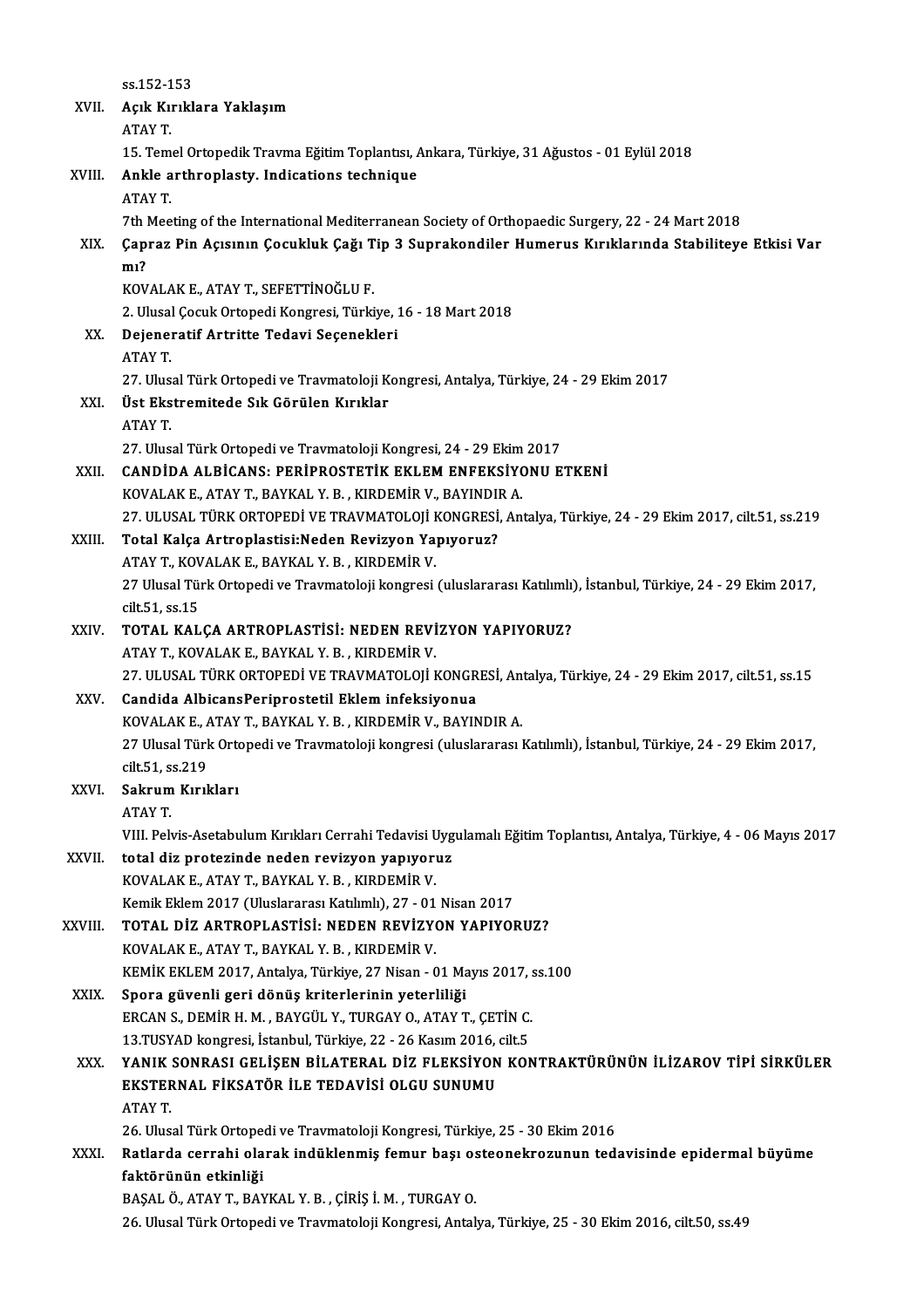| XXXII.       | Grand Mal Nöbet Sonrası Atlanmış Bilateral Omuz Kırıklı Çıkığı Olgu Sunumu                                                                   |
|--------------|----------------------------------------------------------------------------------------------------------------------------------------------|
|              | KOVALAK E., BAŞAL Ö., BAYKAL Y. B., YILDIZ İ., ATAY T.                                                                                       |
|              | 26. Ulusal Türk Ortopedi ve Travmatoloji Kongresi, Antalya, Türkiye, 25 - 30 Ekim 2016, cilt 50, ss.193-194                                  |
| XXXIII.      | İhmal Edilmiş Bilateral Posterior Klaça Çıkığı Olgu Sunumu                                                                                   |
|              | ATAY T., KOVALAK E., TÜRK B., PINAR H. B., BAYKAL Y. B.                                                                                      |
|              | 26. Ulusal Türk Ortopedi ve Travmatoloji Kongresi, Antalya, Türkiye, 25 - 30 Ekim 2016, cilt.50, ss.149                                      |
| XXXIV.       | İhmal Edilmiş Redükte Edilemeyen Anterior Omuz Çıkığı Olgusu Subskapularis Tendon                                                            |
|              | İnterpozisyonu ve Biseps Tendon Uzun Başının Posterior Dislokasyonu                                                                          |
|              | ATAY T., BAŞAL Ö., KOVALAK E., TURGAY O., KIRDEMİR V.                                                                                        |
|              | 26. Ulusal Türk Ortopedi ve Travmatoloji Kongresi, Antalya, Türkiye, 25 - 30 Ekim 2016, cilt.50, ss.183                                      |
| <b>XXXV</b>  | İzole Medial Subtalar Eklem Çıkığı Olgu Sunumu                                                                                               |
|              | KOVALAK E., YILDIZ İ., ATAY T., KORKMAZ S., YORGANCIGİL H.                                                                                   |
|              | 26. Ulusal Türk Ortopedi ve Travmatoloji Kongresi, Türkiye, 25 - 30 Ekim 2016, cilt.50, ss.144                                               |
| <b>XXXVI</b> | İskelet Traksiyonları Çok mu Masum Bir Kr Osteomiyelit Vakası                                                                                |
|              | DİNÇER R., ATAY T., BAŞAL Ö.                                                                                                                 |
|              | 26. Ulusal Türk Ortopedi ve Travmatoloji Kongresi, ANATALYA, Türkiye, 25 - 30 Ekim 2016, cilt.50, ss.188                                     |
| XXXVII.      | Yanık Sonrası Gelişen Bilateral Diz Fleksiyon Kontraktürünün İlizarov Tipi Sirküler Ekstansör İle                                            |
|              | Tedavisi Olgu Sunumu                                                                                                                         |
|              | ATAY T., KOVALAK E., KAYA İ., KIRDEMİR V.                                                                                                    |
|              | 26. Ulusal Türk Ortopedi ve Travmatoloji Kongresi, Antalya, Türkiye, 25 - 30 Ekim 2016, cilt.50, ss.149-150                                  |
| XXXVIII.     | Accuracy of distal long femur nail locking with different techniques                                                                         |
|              | KIRDEMİR V., BAŞAL Ö., ATAY T., BAYKAL Y. B.                                                                                                 |
|              | Osteosynthese International 2016, 22 - 24 Ekim 2016, cilt.47, ss.27                                                                          |
| <b>XXXIX</b> | yanık sonrası gelişen bilateral diz fleksiyon kontraktürünün illizarov türü eksternal fiksatör ile                                           |
|              | tedavisi                                                                                                                                     |
|              | ATAY T., KOVALAK E., KAYA İ., KIRDEMİR V.                                                                                                    |
|              | 26. ULUSAL TÜRK ORTOPEDİ VE TRAVMATOLOJİ KONGRESİ, Antalya, Türkiye, 25 - 30 Ekim 2016, cilt.50, ss.149-                                     |
|              | 150                                                                                                                                          |
| XL.          | ihmal edilmiş redükte edilmeyen anterior omuz çıkığı olgusu subskapularis tendon interpozisyonu                                              |
|              | ve biseps tendon uzun başının posterior dislokasyonu                                                                                         |
|              | ATAY T., BAŞAL Ö., KOVALAK E., TURGAY O., KIRDEMİR V.                                                                                        |
|              | 26.Ulusal Türk Ortopedi ve Travmatoloji Kongresi, Antalya, Türkiye, 25 - 30 Ekim 2016, cilt.50, ss 183                                       |
| XLI.         | İZOLE MEDİAL SUBTALAR EKLEM ÇIKIĞI                                                                                                           |
|              | KOVALAK E., YILDIZ İ., ATAY T., KORKMAZ S., YORGANCIGİL H.                                                                                   |
|              | 26. ULUSAL TÜRK ORTOPEDİ VE TRAVMATOLOJİ KONGRESİ, Antalya, Türkiye, 25 Ekim 2106 - 30 Ekim 2016,                                            |
|              | cilt 50, ss 144                                                                                                                              |
| XLII.        | Ayak bileği artrozu etiyopatogenez ve tedavi seçenekleri                                                                                     |
|              | ATAY T                                                                                                                                       |
|              | 11. Ayak ve Ayak Bileği Cerrahisi Kursu, İstanbul, Türkiye, 23 - 24 Eylül 2016                                                               |
| XLIII.       | Posterior Topuk Ağrısı                                                                                                                       |
|              | ATAY T                                                                                                                                       |
|              | 25. TOTBİD Kongresi, Antalya, Türkiye, 29 - 31 Ekim 2015                                                                                     |
| XLIV.        | Pelvis Kırıkları Biyomekaniği                                                                                                                |
|              | ATAY T                                                                                                                                       |
|              | Zafer Ortopedi Toplantısı, Afyon, Türkiye, 29 - 30 Ağustos 2015<br>Çocuklarda Humerus Suprakondiler Kırıklarında Cerrahi Tedavi Sonuçlarımız |
| XLV.         | KOŞUCU T., ATAY T., TURGAY O., KARAKÖSE S., BAŞAL Ö.                                                                                         |
|              | Kemik Eklem Kongresi 2015, Antalya, Türkiye, 08 Ağustos 2015                                                                                 |
| XLVI.        | Osteomiyelit ve kistle karışan bir introsseöz yabancı cisim reaksiyonu                                                                       |
|              | TURGAY O., ATAY T., BURÇ H., KARAKÖSE S., DİNÇER R., KIRDEMİR V.                                                                             |
|              | 24. Ulusal Türk Ortopedi ve Travmatoloji Kongresi, P-52, Antalya, 2014, Türkiye, 14 Nisan 2014                                               |
|              |                                                                                                                                              |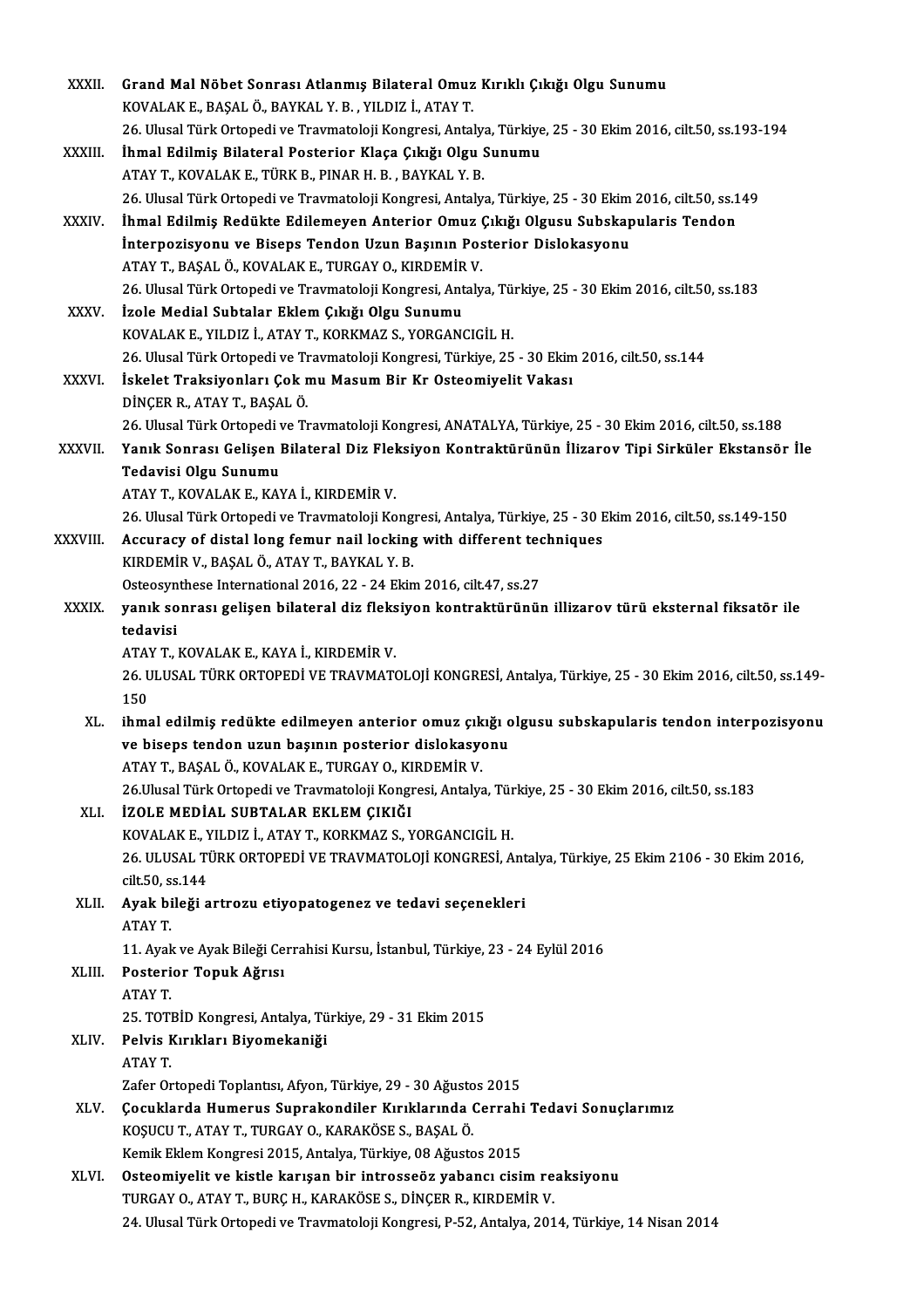| XLVII.  | Disloke bipolar hemiartroplastinin redüksiyonu esnasında görülen bir komplikasyon                                                                       |
|---------|---------------------------------------------------------------------------------------------------------------------------------------------------------|
|         | KARAKÖSE S., ATAY T., BURÇ H., DİNÇER R., TURGAY O., KIRDEMİR V.                                                                                        |
|         | 24. Ulusal Türk Ortopedi ve Travmatoloji Kongresi, P-521, Antalya, 2014, Türkiye, 14 Nisan 2014                                                         |
| XLVIII. | Down sendromlu bir vakada bilateral femur başı epifiz kayması Gözden kaçırılmış bir vaka                                                                |
|         | BAŞAL Ö., ATAY T., BURÇ H., TURGAY O., TÜRK B.                                                                                                          |
|         | 24. Ulusal Türk Ortopedi ve Travmatoloji Kongresi, P-342, Antalya, 2014, Türkiye, 14 Nisan 2014                                                         |
| XLIX.   | Kronik böbrek yetmezlikli hastada spontan patellar ve kontrlateral kuadriceps tendonlarının                                                             |
|         | rüptürü                                                                                                                                                 |
|         | DİNÇER R., BAYKAL Y. B., ATAY T., BURÇ H., TURGAY O., KARAKÖSE S.                                                                                       |
|         | 24. Ulusal Türk Ortopedi ve Travmatoloji Kongresi, P-4, Antalya, 2014, Türkiye, 14 Nisan 2014                                                           |
| L.      | Elektrik çarpması sonrası izole parçalı nontravmatik scapula kırığı                                                                                     |
|         |                                                                                                                                                         |
|         | BAYKAL Y. B., ATAY T., DİNÇER R., BURÇ H.                                                                                                               |
|         | 23. Ulusal Türk Ortopedi ve Travmatoloji Kongresi, P598, Antalya, 2013, Türkiye, 12 Aralık 2013                                                         |
| LI.     | Treating Anterior Cruciate Ligament Lesions with Autologous Hamstring Tendon Graft Endobutton                                                           |
|         | <b>CL Technique Treatment and Results</b>                                                                                                               |
|         | ATAY T., KIRDEMİR V., YORGANCIGİL H.                                                                                                                    |
|         | 8. International Congress of Chinese Orthopaedic Association, 10 Ekim 2013                                                                              |
| LII.    | Surgical Treatment Results of Adult Femoral Trochanteric Fractures with Proksimal Femoral Nail                                                          |
|         | ATAY T, KIRDEMİR V, CAN R.                                                                                                                              |
|         | International Congress of Chinese Orthopaedic Association, No:13173, Pekin, 2013, 10 Ekim 2013                                                          |
| LIII.   | kalça kırıklarında mini insizyon ile parsiyel endoprotez uygulamaları                                                                                   |
|         | BURÇ H., ATAY T., BAYKAL Y. B., KIRDEMİR V., DİNÇER R.                                                                                                  |
|         | 23. Ulusal Türk Ortopedi ve Travmatoloji Kongresi, P001, Antalya, 2013, Türkiye, 14 Haziran 2013                                                        |
| LIV.    | Olgu Sunumu Bilateral Proksimal Fibula Stres Kırığı                                                                                                     |
|         | BURÇ H., YORGANCIGİL H., BAYKAL Y. B., ATAY T., DEMİRCİ D.                                                                                              |
|         | Ortopedi ve Travmatoloji İstanbul Buluşması, P-48, İstanbul, 2013., Türkiye, 25 Mayıs 2013                                                              |
| LV.     | Nadir görülen bir olgu Salmonella septik artriti                                                                                                        |
|         | BURÇ H., ATAY T., BAYKAL Y. B., KIRDEMİR V., ÖZMERİÇ A.                                                                                                 |
|         | Ortopedi ve Travmatoloji İstanbul Buluşması, P-27, İstanbul, 2013., Türkiye, 30 Mart 2013                                                               |
| LVI.    | Asetabulum kırıklarında orta dönem sonuçlarımız                                                                                                         |
|         | BAYKAL Y. B., DİNÇER R., BURÇ H., ATAY T., KIRDEMİR V.<br>23. Ulusal Türk Ortopedi ve Travmatoloji Kongresi, P570, Antalya, 2013, Türkiye, 23 Mart 2013 |
|         | Pes ekinovarus hastalarında ponseti yöntemi ile tedavi sonuçlarımız                                                                                     |
| LVII.   | YORGANCIGIL H., OKTAY İ., BURÇ H., BAYKAL Y. B., ATAY T.                                                                                                |
|         | 23. Ulusal Türk Ortopedi ve Travmatoloji Kongresi, P433, Antalya, 2013, Türkiye, 23 Mart 2013                                                           |
| LVIII.  | Nadir bir olgu Skapular osteokondrom                                                                                                                    |
|         | BURÇ H., DİNÇER R., BAYKAL Y. B., ATAY T., KIRDEMİR V., YORGANCIGİL H.                                                                                  |
|         | 23. Ulusal Türk Ortopedi ve Travmatoloji Kongresi, P357, Antalya, 2013, Türkiye, 23 Mart 2013                                                           |
| LIX.    | Isparta il genelindeki primer diz septik artrit sıklığının içme suyundaki flor ile olan ilişkisi                                                        |
|         | DEMIRCI D., BURÇ H., ATAY T., BAYKAL Y. B., KIRDEMIR V., YORGANCIGIL H.                                                                                 |
|         | 23. Ulusal Türk Ortopedi ve Travmatoloji Kongresi, P184, Antalya, 2013, Türkiye, 23 Mart 2013                                                           |
| LX.     | H Femur intertrokanterik kırıklarında proksimal femoral çivi uygulamalarımız                                                                            |
|         | ATAY T., BURÇ H., CAN R., BAYKAL Y. B., KIRDEMİR V., YORGANCIGİL H.                                                                                     |
|         | 23. Ulusal Türk Ortopedi ve Travmatoloji Kongresi, P569, Antalya, 2013, Türkiye, 23 Mart 2013                                                           |
| LXI.    | The Intramedullary Nailling of Adult Femoral Shaft Fracture By The Way of Open Reduction is a                                                           |
|         | Disadvantage or not                                                                                                                                     |
|         | Burc H., ATAY T., KIRDEMİR V., BAYKAL Y. B., YORGANCIGİL H.                                                                                             |
|         | Annual Congress of the Gerhard Küntscher Society, 14, Rostock, Germany, 12 Aralık 2012                                                                  |
| LXII.   | Düşük Ejeksiyon Fraksiyonu Olan Yaşlı Hastada Hipobarik Unilateral Spinal Anestezi Olgu Sunumu                                                          |
|         | ALKAYA SOLMAZ F., KIRDEMİR P., ATAY T.                                                                                                                  |
|         | Türk Anesteziyoloji ve Reanimasyon Derneği 46. Ulusal Kongresi., KIBRIS, Türkiye, 7 - 11 Kasım 2012                                                     |
|         |                                                                                                                                                         |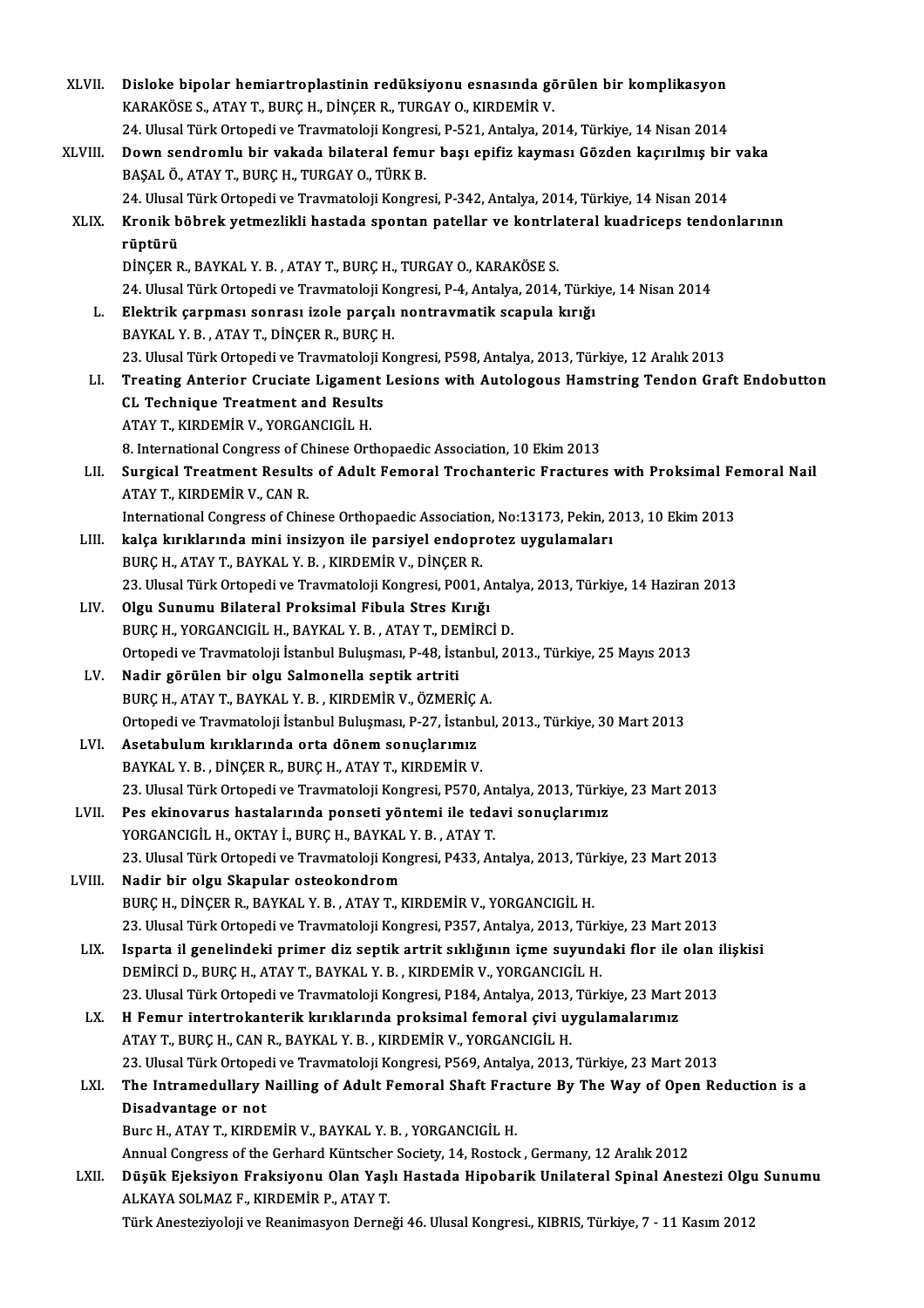| LXIII.        | Ludloff Yaklaşımı İle Torakanter Minörden Osteokondrom Eksizyonu                                     |
|---------------|------------------------------------------------------------------------------------------------------|
|               | BAYKAL Y. B., BURÇ H., ATAY T., YORGANCIGİL H., KIRDEMİR V.                                          |
|               | Ortopedi ve Travmatoloji İstanbul Buluşması, 160, İstanbul, 2012, Türkiye, 10 Ocak 2012              |
| LXIV.         | Anterolateral Subtalar Çıkık Olgu Sunumu                                                             |
|               | burç h., BAYKAL Y. B., ATAY T., DEMİRCİ D., KIRDEMİR V.                                              |
|               | 22. Ulusal Türk Ortopedi ve Travmatoloji Kongresi, 270, Antalya, 2011, Türkiye, 20 Kasım 2011        |
| LXV.          | Cep Telefonlarından Yayılan 900 MHz Elektromanyetik Alanlar Kırık İyileşmesi Etkiler mi              |
|               | ASLAN A., AYDOĞAN N. H., ATAY T., KIRDEMİR V., ÇÖMLEKÇİ S.                                           |
|               | 22. Ulusal Türk Ortopedi ve Travmatoloji Kongresi, 280, Antalya, 2011, Türkiye, 20 Kasım 2011        |
| LXVI.         | Diagnostic Value of Tc 99m MDP three phase bone and Tc 99 labeled HMPAO white blood cell             |
|               | scintigraphies in musculoskeletal infection                                                          |
|               | ATAY T, BAYKAL Y B                                                                                   |
|               | Eur J Nucl Med Mol Imaging, 09 Eylül 2009                                                            |
| LXVII.        | Acil El Yaralanmalarında Deneyimlerimiz 5 Yıllık Verilerin Epidemiyolojik Değerlendirmesi            |
|               | ATAY T.                                                                                              |
|               |                                                                                                      |
|               | 13. Pratisyen Hekimlik Kongresi, Türkiye, 11 Kasım 2008                                              |
| LXVIII.       | Diz Osteoartritli Hastalarda Artroskopik Debritman Sonrası İntraartiküler Hyaluronik Asitle Birlikte |
|               | Peroral E Vitamini Uygulamasının Etkinliği Prospektif Randomize Kontrollü Çalışma                    |
|               | ATAY T.                                                                                              |
|               | 9. Türk Spor Yaralanmarı Artroskopi ve Diz Cerrahisi Kongresi, Türkiye, 09 Eylül 2008                |
| LXIX.         | Femur Diafiz Kırıklarında Genişleyebilir İntramedüller Çivi Sonuçlarımız                             |
|               | ATAY T.                                                                                              |
|               | 20. Milli Türk Ortopedi Ve Travmatoloji Kongresi, Türkiye, 10 Ekim 2007                              |
| LXX.          | Mobil Telefonlarımızı Kemerlerimizde Taşıyoruz Peki Ya Sonuçları                                     |
|               | ATAY T.                                                                                              |
|               | 20. Milli Türk Ortopedi Ve Travmatoloji Kongresi, Türkiye, 10 Ekim 2007                              |
| LXXI.         | Artroskopik Laser Kondroplastinin Eklem Kıkırdağı Üzerine Etkisi                                     |
|               | ATAY T                                                                                               |
|               | 20. Milli Türk Ortopedi Ve Travmatoloji Kongresi, Türkiye, 10 Ekim 2007                              |
| LXXII.        | Cep Telefonlarından Yayılan 1800 Mhz Elektromanyetik Alanın Kırık İyileşmesine Etkis                 |
|               | ATAY T.                                                                                              |
|               | 20. Milli Türk Ortopedi Ve Travmatoloji Kongresi, Türkiye, 10 Ekim 2007                              |
| <b>LXXIII</b> | Uyluk Posteriorunda Dev Ganglion Kisti                                                               |
|               | ATAY T.                                                                                              |
|               | 20. Milli Türk Ortopedi Ve Travmatoloji Kongresi, Türkiye, 10 Ekim 2007                              |
| <b>LXXIV</b>  | Diz Osteoartritinde Cerrahi Artroskopi Ve İntraartiküler İlaç Uygulamalarının Antioksidan Sistem Ve  |
|               | Lipid Peroksidasyonuna Olan Etkileri                                                                 |
|               | ATAY T                                                                                               |
|               | 20. Milli Türk Ortopedi Ve Travmatoloji Kongresi, Türkiye, 10 Ekim 2007                              |
| <b>LXXV</b>   | Osteopetrozis li İki Olguda Klinik Sonuçlarımız                                                      |
|               | <b>ATAY T</b>                                                                                        |
|               | 20. Milli Türk Ortopedi Ve Travmatoloji Kongresi, Türkiye, 10 Ekim 2007                              |
| <b>LXXVI</b>  | Büyük Eklem Artroplastilerinde Düşük Mokekül Ağırlıklı Heparin Dalteparin Ve Enoxaparin Ve           |
|               | Standart Heparin Proflaksileri Sonrasında Görülen Derin Ven Trombozu İnsidansı                       |
|               | <b>ATAY T</b>                                                                                        |
|               | 20. Milli Türk Ortopedi Ve Travmatoloji Kongresi, Türkiye, 10 Ekim 2007                              |
| <b>LXXVII</b> | İlginç Bir Femur Klasik İntramedüller Çivileme Failure Vakası ve Revizyonu Olgu Sunumu               |
|               | ATAY T                                                                                               |
|               | 20. Milli Türk Ortopedi Ve Travmatoloji Kongresi, Türkiye, 10 Ekim 2007                              |
| LXXVIII.      | Gonartroz Tedavisinde Viskosuplementasyonun Etkinliği                                                |
|               | ATAY T.                                                                                              |
|               |                                                                                                      |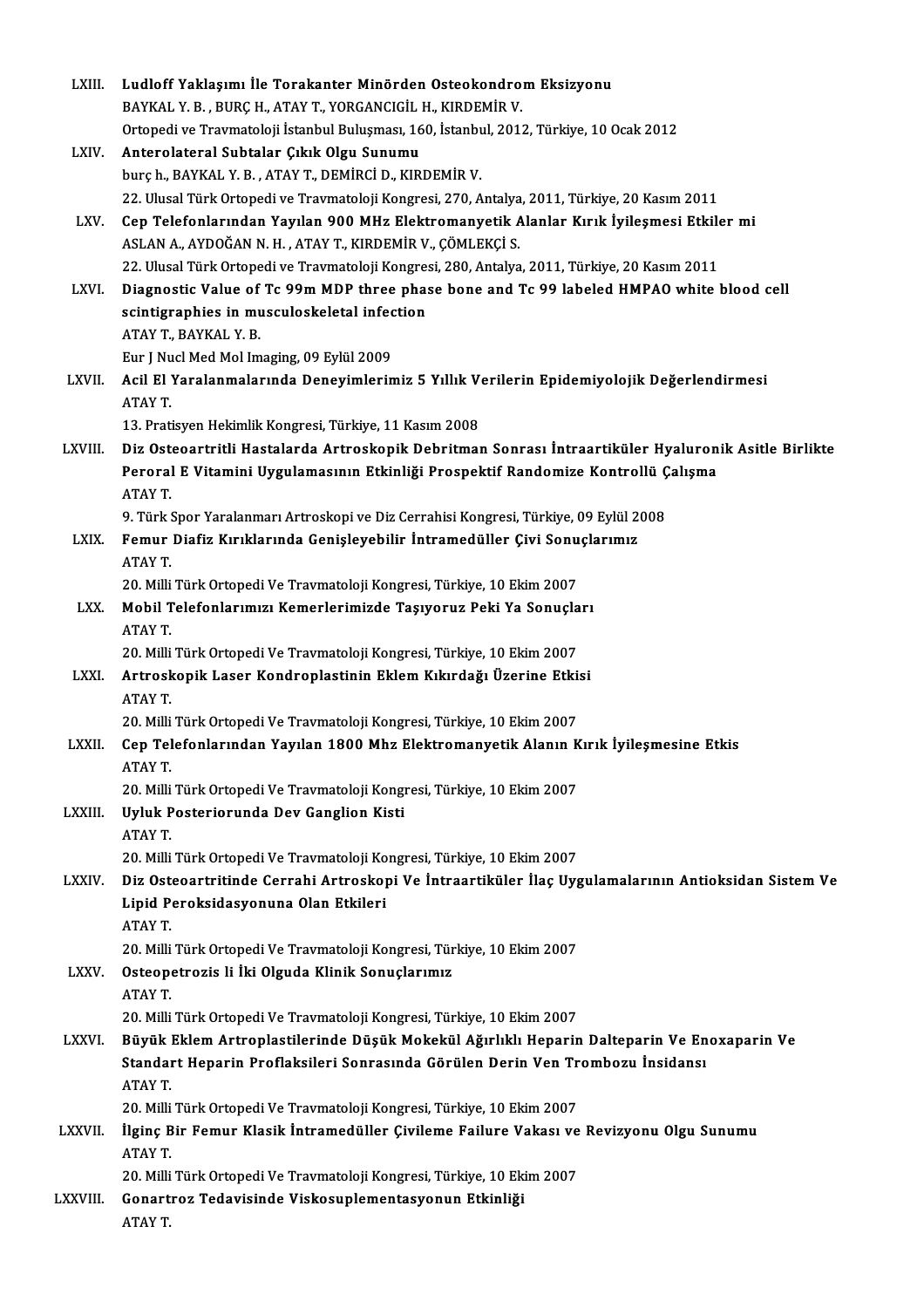|                | 20. Milli Türk Ortopedi Ve Travmatoloji Kongresi, Türkiye, 01 Ağustos 2007                                                |
|----------------|---------------------------------------------------------------------------------------------------------------------------|
| <b>LXXIX</b>   | Evde Soğuğa Maruz Kalma ile Oluşan Soğuk Yanığı Frosbite Olgusu                                                           |
|                | TOMRUK Ö., ATAY T., AYDOĞAN N.H.                                                                                          |
|                | 1st Eurosian congress on Emergency Medicine, Türkiye, 11 Temmuz 2008                                                      |
| <b>LXXX</b>    | Majör Alt Ekstremite Cerrahisinde Epidural Levobupivakainin Nöroendokrin Yanıt Üzerine Etkisi                             |
|                | ATAY T.                                                                                                                   |
|                | Türk Anesteziyoloji ve Reanimasyon Kongresi, Türkiye, 07 Temmuz 2007                                                      |
| <b>LXXXI</b>   | No Effects of 1800 MHz Electromagnetic Field Emitted From Cellular Phone on Bone Mineral Density                          |
|                | in Rats                                                                                                                   |
|                | ATAY T                                                                                                                    |
|                | 5. Osteoporoz ve Osteoartrit Kongresi, 07 Temmuz 2007                                                                     |
| <b>LXXXII</b>  | Successful Treatment Of Pelvic Hydatid Disease Resembling Malignant Bone Tumor With Metastasis<br>HEYBELİ N., ATAY T      |
|                | 26 . Annual Meeting of the European Bone and Joint Infection Society, 07 Temmuz 2007                                      |
| <b>LXXXIII</b> | Effect of 900 MHz Electromagnetic Field Emitted From Mobile Phone on Bone Mineral Density                                 |
|                | <b>Experimental Rat Study</b>                                                                                             |
|                | ATAY T.                                                                                                                   |
|                | 5. Osteoporoz ve Osteoartrit Kongresi, 07 Temmuz 2007                                                                     |
| <b>LXXXIV.</b> | The Effect of Electromagnetic Field at 900 and 1800 MHz Frequency on Bone Tissue of Rats                                  |
|                | ATAY T.                                                                                                                   |
|                | 4. Osteoporoz ve Osteoartrit Kongresi, Türkiye, 06 Haziran 2006                                                           |
| <b>LXXXV</b>   | The Relationship of Risk Factors with Long Term Mortality in Elderly Patients with Hip Fractures<br>ATAY T., AYDOĞAN N.H. |
|                | Europen Hip Society Domestic Meeting, P-039, Hip International, 06 Haziran 2006                                           |
| <b>LXXXVI</b>  | Birinci Basamakta Ayak Ayak Bileği Yumuşak doku Travmalarına Yaklaşım                                                     |
|                | ATAY T.                                                                                                                   |
|                | 10. Pratisyen hekimlik kongresi, Türkiye, 05 Mayıs 2005                                                                   |
| LXXXVII.       | Our Comparing The Reconstructed of ACL Patients With Arthroscopically by Using ATT Allograft and                          |
|                | <b>BTBT Autograft</b>                                                                                                     |
|                | YORGANCIGIL H., ATAY T., Baydar M. l., Aksoy O. G.                                                                        |
|                | 11. Esska Congress- 4. World Congress on Sports Trauma, 01 Ocak 2004                                                      |
| LXXXVIII       | Injuries of tae kwon do                                                                                                   |
|                | ATAY T., AKSOY O. G., BAYDAR M. L.<br>11. Esska Congress- 4. World Congress on Sports Trauma, 01 Ocak 2004                |
| <b>LXXXIX</b>  | Unusual Anterior Dislocation Of The Hip Complicated With Symphyseal Diastasis Intermediate Type                           |
|                | HEYBELİ N., ATAY T., AYDOĞAN N.H.                                                                                         |
|                | 6th Congress Of The European Federation Of National Assosiations Of Orthopaedics & Traumatology, 09 Ekim                  |
|                | 2003                                                                                                                      |
| XC.            | Rigid Cast Versus Semi Rigid Functional Treathment For The Inversion Injuries Of The Ankle                                |
|                | Atrophy Ankle Motion And Patient Satisfaction                                                                             |
|                | ATAY T., AYDOĞAN N.H., HEYBELİ N.                                                                                         |
|                | 6. Congress Of The European Federation Of National Associations Of Orthopaedics And Traumatology, 09 Ekim                 |
| XCI.           | 2003<br>Diyabetik Ayakta Syme ve Diz Altı Amputasyon Sonuçlarının Karşılaştırılması                                       |
|                | ATAY T                                                                                                                    |
|                | 18. Ulusal Ortopedi ve Travmatoloji Kongresi, Türkiye, 03 Mart 2003                                                       |
| XCII.          | Proksimal Femurun Osteomyelite Bağlı Patolojik Kırıkları                                                                  |
|                | ATAY T., AYDOĞAN N.H.                                                                                                     |
|                | 18. Ulusal Ortopedi ve Travmatoloji Kongresi, 148, İstanbul, 2003, Türkiye, 03 Mart 2003                                  |
| XCIII.         | Multiple Loose Bodies Of The Elbow In A Poliomyelitic Patient Arthroscopic Removal                                        |
|                | YORGANCIGİL H., ATAY T., AYDOĞAN N.H.                                                                                     |
|                |                                                                                                                           |